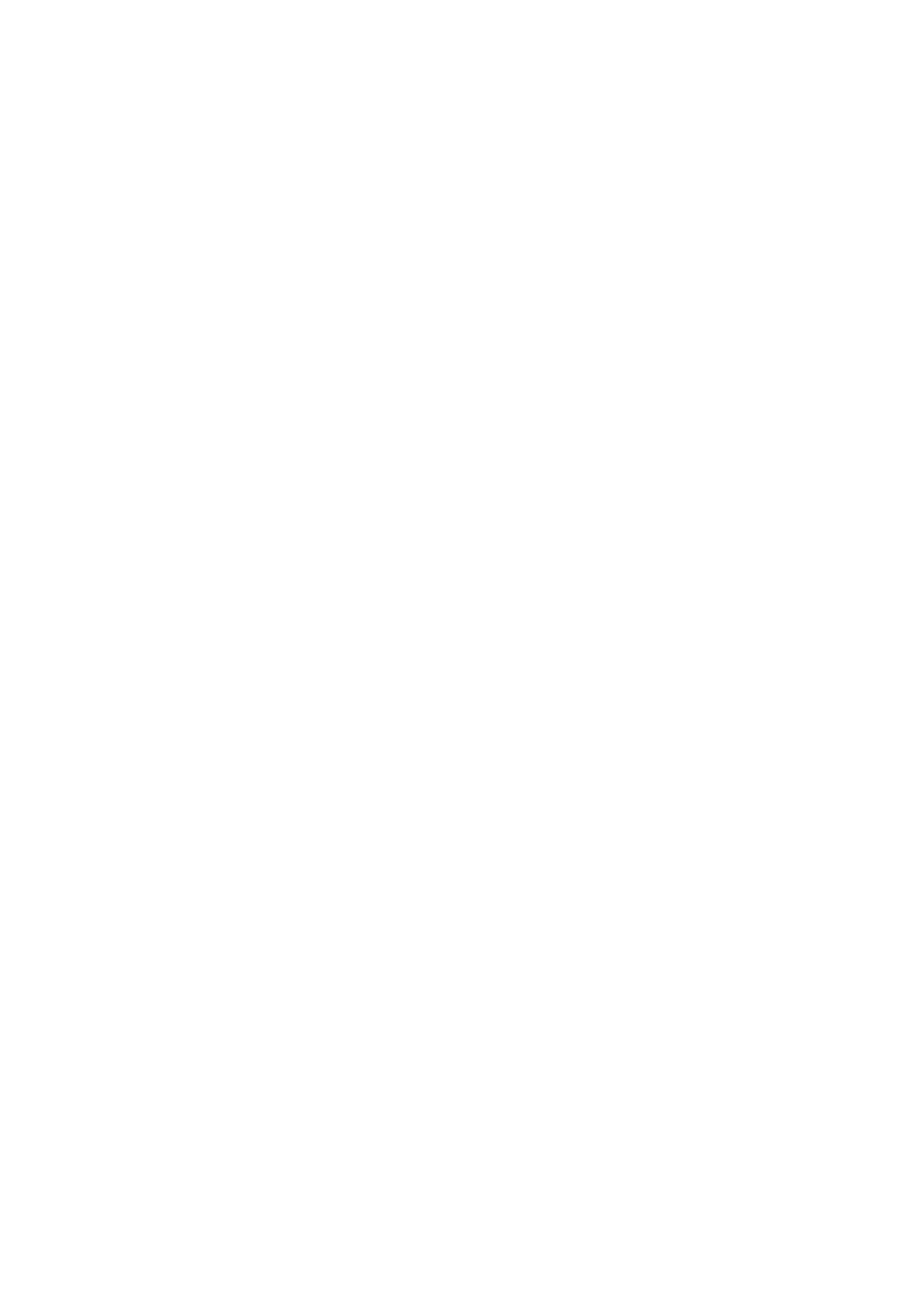# **Contents**

| 1. |     |                                                                               |  |
|----|-----|-------------------------------------------------------------------------------|--|
|    | 1.1 |                                                                               |  |
|    |     | 1.1.1 Institutions responsible for regulating, supervising and overseeing the |  |
|    |     |                                                                               |  |
|    | 1.2 |                                                                               |  |
|    |     |                                                                               |  |
|    |     |                                                                               |  |
|    |     |                                                                               |  |
|    |     |                                                                               |  |
|    | 1.3 |                                                                               |  |
|    |     |                                                                               |  |
|    |     |                                                                               |  |
| 2. |     |                                                                               |  |
|    | 2.1 |                                                                               |  |
|    | 2.2 |                                                                               |  |
|    |     |                                                                               |  |
|    |     |                                                                               |  |
|    |     |                                                                               |  |
| 3. |     |                                                                               |  |
|    | 3.1 |                                                                               |  |
|    | 3.2 |                                                                               |  |
|    |     |                                                                               |  |
|    |     |                                                                               |  |
|    |     |                                                                               |  |
|    |     | 3.2.4 Operation of the system and settlement procedures 333                   |  |
|    |     |                                                                               |  |
|    |     |                                                                               |  |
|    |     |                                                                               |  |
|    | 3.3 |                                                                               |  |
|    |     |                                                                               |  |
|    |     |                                                                               |  |
| 4. |     | Systems for post-trade processing, clearing and securities settlement  336    |  |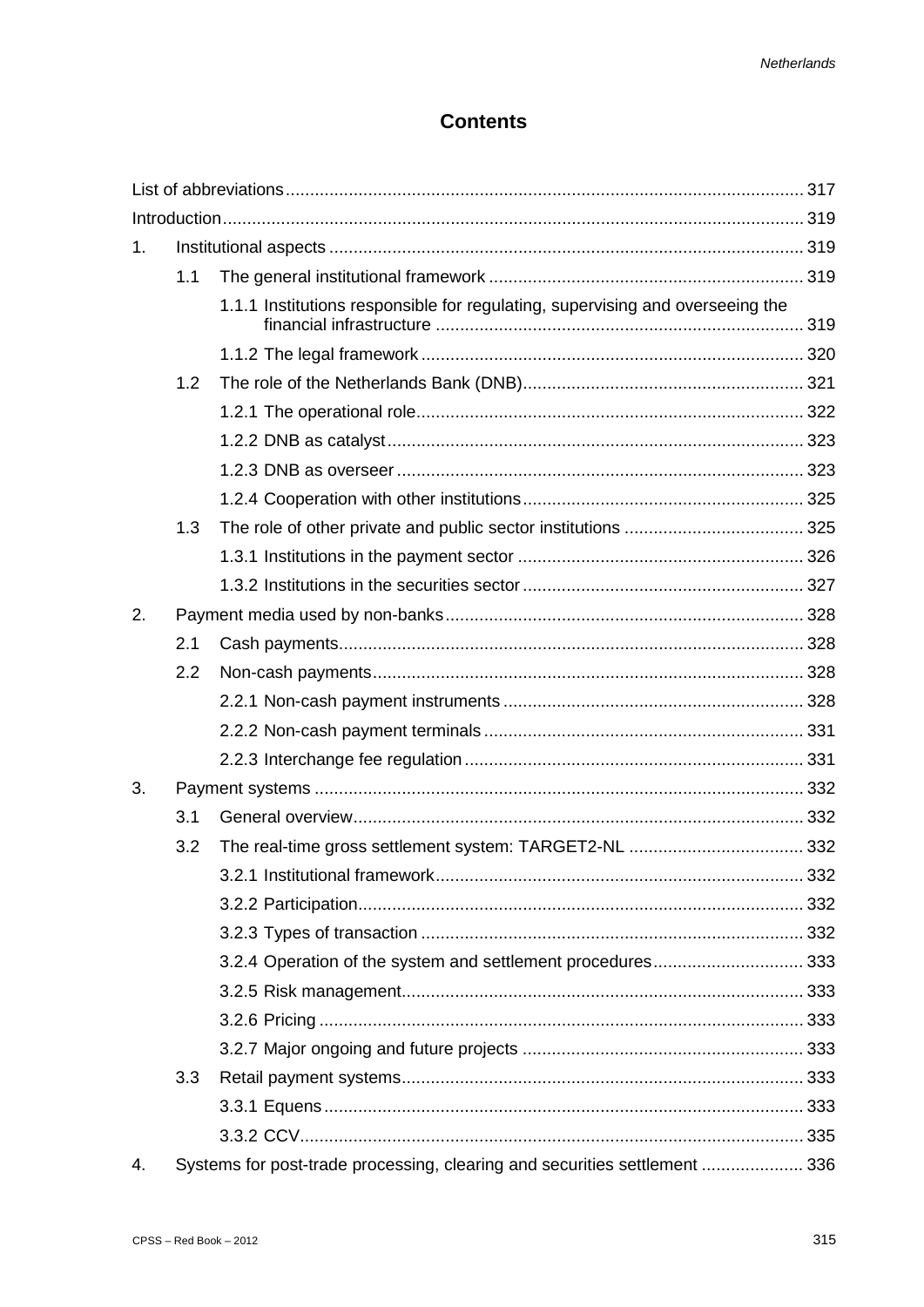| 4.1 |  |
|-----|--|
| 4.2 |  |
|     |  |
|     |  |
|     |  |
| 4.3 |  |
| 44  |  |
|     |  |
|     |  |
|     |  |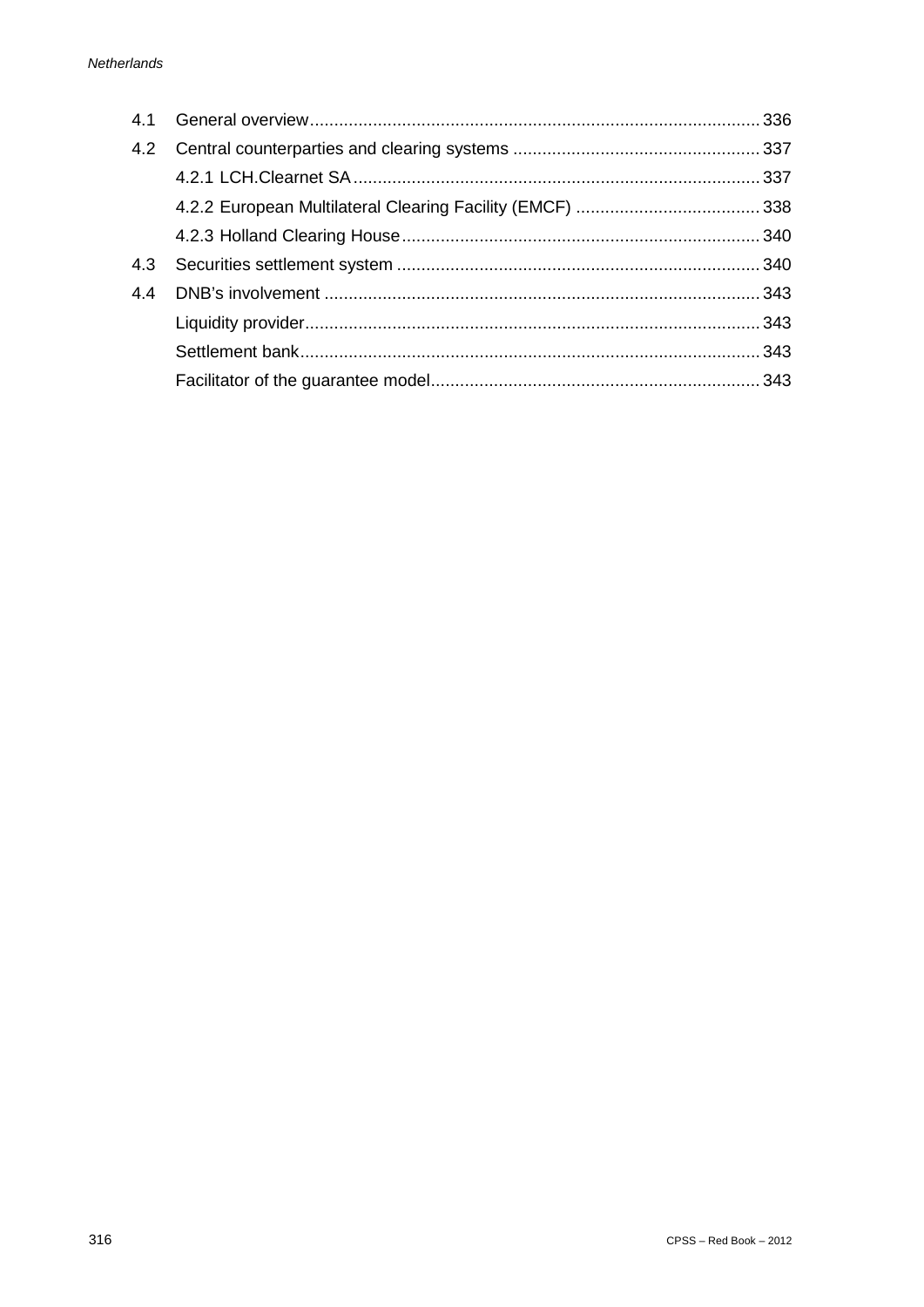# **List of abbreviations**

| AFM                 | The Netherlands Authority for the Financial Markets - Autoriteit<br>Financiële Markten |
|---------------------|----------------------------------------------------------------------------------------|
| <b>BeNeMAC</b>      | Joint Belgian/Dutch Market Advisory Committee                                          |
| <b>BSP</b>          | Biller service provider                                                                |
| <b>CCP</b>          | Central counterparty                                                                   |
| <b>CESR</b>         | <b>Committee of European Securities Regulators</b>                                     |
| <b>CSD</b>          | Central securities depository                                                          |
| <b>CSS</b>          | Clearing and settlement system                                                         |
| <b>DACSI</b>        | Dutch Advisory Committee Securities Industry                                           |
| <b>DNB</b>          | Netherlands Bank - De Nederlandsche Bank                                               |
| <b>DSI</b>          | The Dutch Securities Institute                                                         |
| <b>EACHA</b>        | European Automated Clearing House Association                                          |
| <b>EBA</b>          | <b>Euro Banking Association</b>                                                        |
| <b>EMCF</b>         | The European Multilateral Clearing Facility                                            |
| <b>ENIEC</b>        | The Euroclear Interprofessional Securities Centre                                      |
| <b>ESCB</b>         | European System of Central Banks                                                       |
| <b>ESES</b>         | Euroclear Settlement Securities platform                                               |
| <b>ESMA</b>         | <b>European Securities and Markets Authority</b>                                       |
| <b>HAM</b>          | Home Accounting Module                                                                 |
| <b>ICSD</b>         | <b>International Central Securities Depository</b>                                     |
| <b>IOSCO</b>        | International Organization of Securities Commissions                                   |
| <b>LCH.Clearnet</b> | An organisation for the clearing of securities and derivatives transactions            |
| <b>MAC</b>          | Market advisory committees                                                             |
| <b>MIF</b>          | Multilateral interchange fee                                                           |
| <b>MiFID</b>        | European Markets in Financial Instruments Directive                                    |
| <b>MTF</b>          | <b>Multilateral Trading Facility</b>                                                   |
| <b>NCB</b>          | <b>National Central Bank</b>                                                           |
| <b>NFC</b>          | Near-field communication                                                               |
| <b>NVB</b>          | The Dutch Banking Association - Nederlandse Vereniging van Banken                      |
| <b>NVIEG</b>        | Dutch Association of Electronic Money Institutions                                     |
| <b>OTC</b>          | Over the counter                                                                       |
| <b>PSD</b>          | <b>Payment Service Directive</b>                                                       |
| <b>SDN</b>          | A standard for sending bills electronically - Standaard Digitale Nota                  |
| <b>SEPA</b>         | Single Euro Payments Area                                                              |
| TARGET2-NL          | The Dutch component of the ESCB's TARGET2 RTGS system                                  |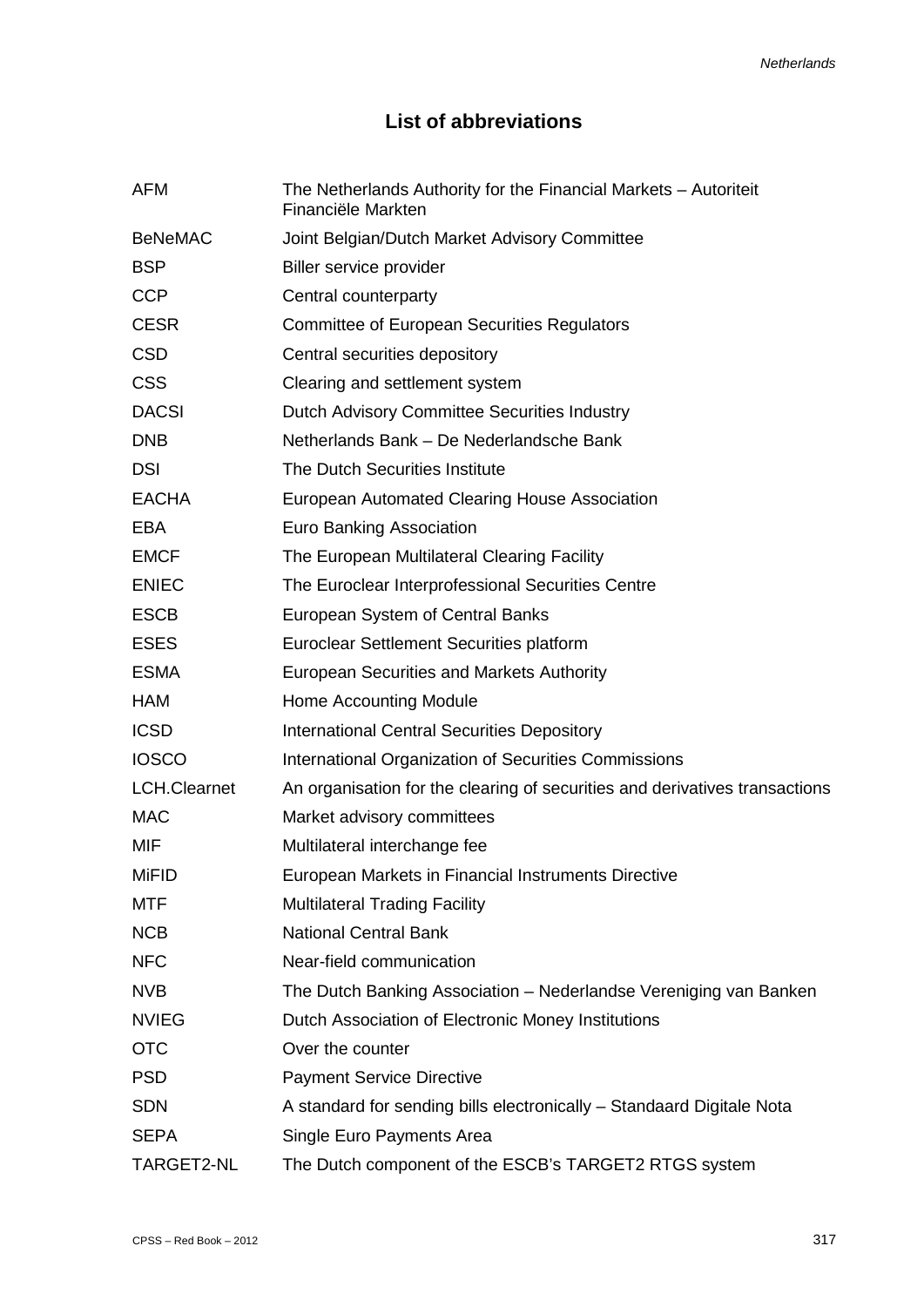| <b>TFEU</b>    | Treaty on the Functioning of the European Union      |
|----------------|------------------------------------------------------|
| <b>TOM MTF</b> | A multilateral trading facility located in Amsterdam |
| UTP            | Universal trading platform                           |
| <b>VEB</b>     | The Association of Stockholders                      |
| <b>WFT</b>     | Financial Supervision Act - Wet Financieel Toezicht  |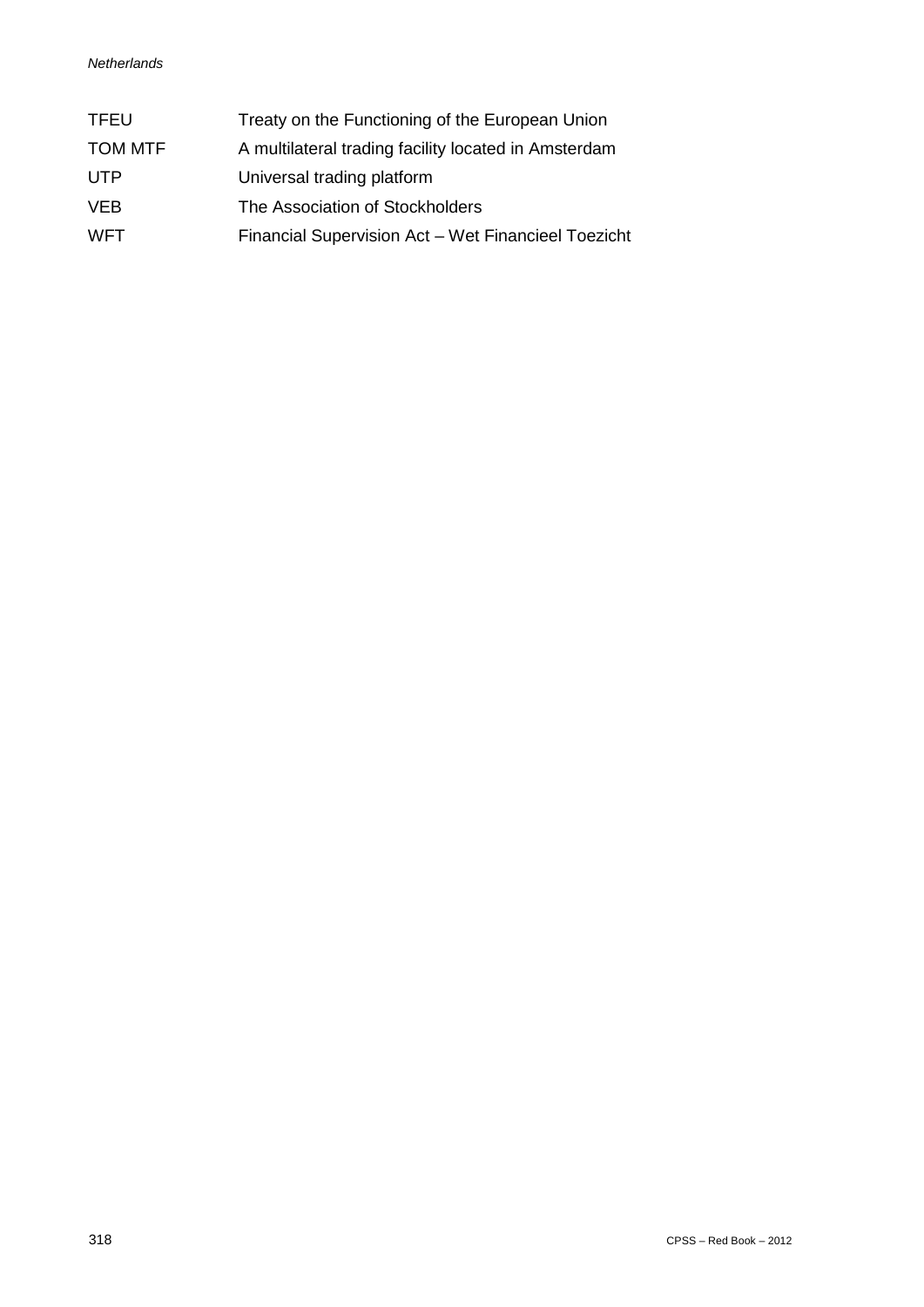# **Introduction**

Like others around the world, the Dutch payment system has been influenced by technological innovation and evolving payment methods. The use of debit cards continues to increase for point of sale payments. In 2010, more than 2 billion debit card purchases were made at points of sale, representing about 28.5% of all domestic point of sale payments. Cash continues to be the most frequent used form of payment at point of sale with 68.5% of domestic point of sale payments. For remote payments, the most frequently used instruments are electronic credit transfers and direct debits. In recent years, online shopping has become more and more important. iDEAL is the most used payment method for online purchases, accounting in 2010 for nearly 69 million transactions.

Retail payment services are provided by most commercial banks. Collectively, the banks process around 5 billion cashless retail payments a year. The Dutch payment services market is quite concentrated, as is the entire banking market. The bulk of private customer accounts are held with just a few banks. In addition to the deposit-taking institutions that offer a wide range of payment services, a few international credit card companies offer credit card services.

Many retail payments are processed centrally by the automated clearing house Equens, in which nearly all banks participate. Another low-value payment system, licensed to process Dutch debit card transactions since 2007, is CCV, which has smaller processing volumes than Equens.

Large-value payments are processed via TARGET2, the RTGS system. TARGET2 is the ESCB's payment system for interbank payments in euros.

At present, the Amsterdam securities exchange is a subsidiary of NYSE Euronext. Transactions in both securities and derivatives executed on Euronext Amsterdam are cleared by LCH.Clearnet SA. LCH.Clearnet is a Paris-based company with a local branch in Amsterdam. There is also a central counterparty based in the Netherlands: the European Multilateral Clearing Facility (EMCF). EMCF is the central counterparty for some exchanges located in northern Europe and for the largest European multilateral trading facilities (MTFs). All trades in Dutch securities are settled on the Euroclear Group's Euroclear Settlement of Euronext-zone Securities platform.

However, the Dutch securities landscape is in state of change. In May 2010, NYSE Euronext cancelled its clearing contract with LCH.Clearnet. Due to the period of notice, this would have resulted in its services being discontinued at the end of 2012. But since the process of establishing or selecting a new central counterparty (CCP) was thwarted by the intended merger between NYSE Euronext and Deutsche Börse (which did not go through), the contract between NYSE Euronext and LCH.Clearnet has been extended until 2013. No final decision has been made on the situation thereafter.

# **1. Institutional aspects**

# **1.1 The general institutional framework**

## *1.1.1 Institutions responsible for regulating, supervising and overseeing the financial infrastructure*

The institutions responsible for the regulation, supervision and oversight of the payment, clearing and settlement infrastructure are the Netherlands Authority for the Financial Markets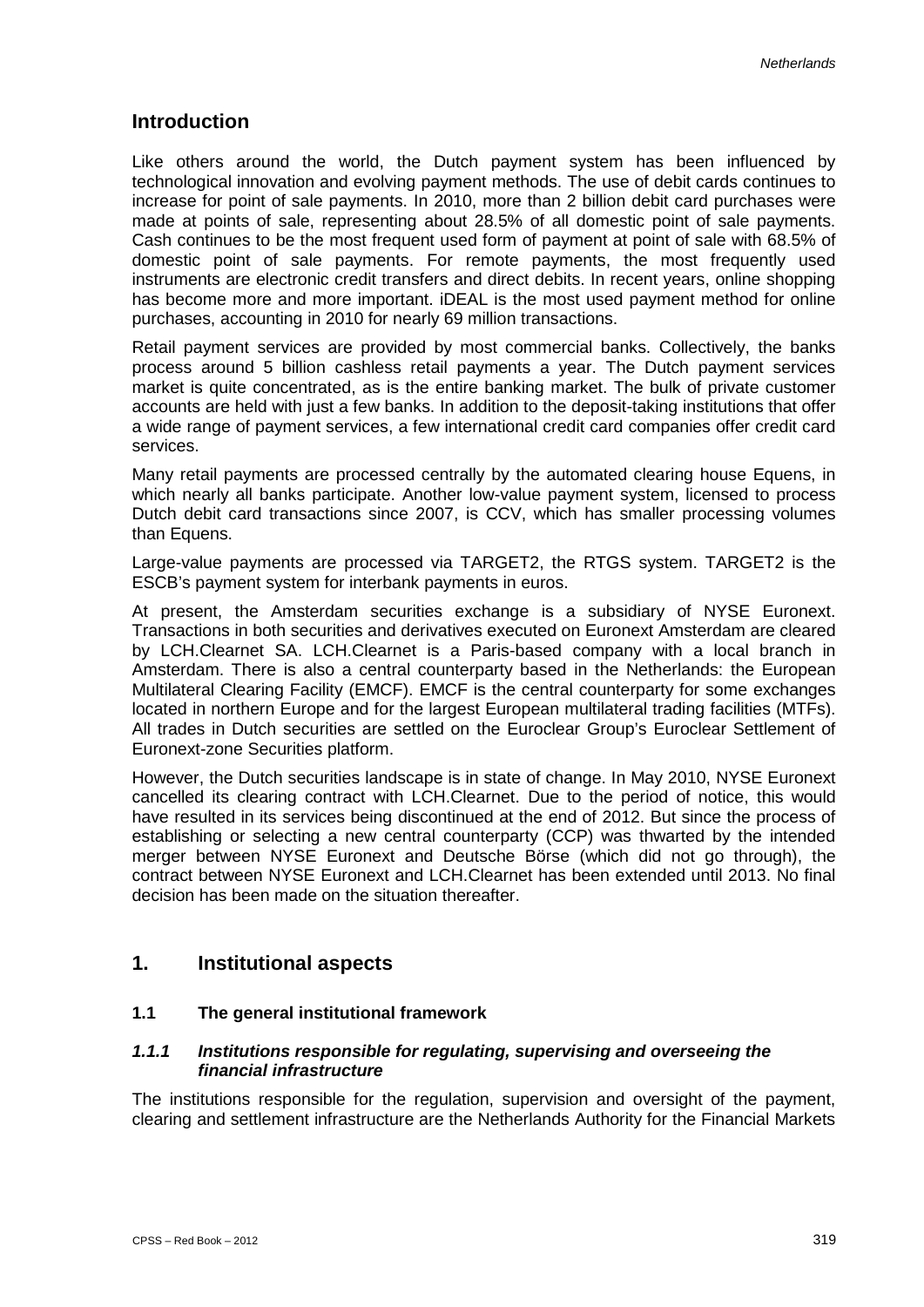(AFM), tasked with supervising the operations of the financial markets, <sup>1</sup> and the Netherlands Bank (DNB), the central bank of the Netherlands, which exercises prudential supervision over the financial sector. $<sup>2</sup>$  In addition, the Minister of Finance also has some regulatory and</sup> supervisory powers in this field.

DNB exercises oversight of institutions and systems that offer clearing and settlement services in the field of payments and securities. DNB has a double mandate in this respect, based both on national law and on EU Treaties. Under the Bank Act 1998, one of DNB's basic tasks within the national context is to "to promote the smooth operation of payment systems".<sup>3</sup> However, DNB is also an integrated part of the European System of Central Banks (ESCB), whose tasks are laid down in the Treaty on the Functioning of the European Union (TFEU) and the Statute of the ESCB, which is an integral part of the EU Treaties. The promotion of the smooth operation of payment systems is one of these tasks.<sup>4</sup> The Statute of the ESCB furthermore provides a specific legal basis in Article 22, according to which "the ECB and the national central banks may provide facilities, and the ECB may make regulations, to ensure efficient and sound clearing and payment systems within the Union and with other countries".

On the basis of the Dutch Financial Supervision Act, the AFM and DNB jointly supervise the clearing and settlement of securities transactions on regulated markets and multilateral trade facilities in the Netherlands.<sup>5</sup> Also, the AFM has been designated by the Minister of Finance as the supervisor of the CSD regulated under the Dutch Securities Giro Transfer Act (Wet giraal effectenverkeer),<sup>6</sup> while the Minister of Finance retains some supervisory powers under this Act.

# *1.1.2 The legal framework*

The Netherlands is an EU member state and part of the euro area. As a consequence, EU legislation applies in the Netherlands, either without any further legislative action of the national legislator being required (as is the case for EU regulations, eg Regulation (EC) no 924/2009 on cross-border payments in the Community; Regulation (EC) no 1781/2006 on information on the payer accompanying transfers of funds), or through national law implementing the EU standards (notably in the case of EU directives). See also the descriptive Red Book chapter on the euro area for an overview of relevant EU law applicable in the Netherlands. This paragraph contains only an overview of the most relevant national law and regulatory frameworks covering the payment, clearing and settlement infrastructure in the Netherlands, starting with an overview of national law implementing relevant EU directives.

National law implementing relevant EU directives:

Directive 98/26/EC on Settlement Finality in Payment and Securities Settlement Systems ("Finality Directive"): this directive has been implemented in the Dutch Financial Supervision Act and the Dutch Bankruptcy Act (Title 1.11a);

-

<sup>&</sup>lt;sup>1</sup> Section 1:25 of the Dutch Financial Supervision Act (Wet op het financieel toezicht).

<sup>&</sup>lt;sup>2</sup> Section 1:24 of the Dutch Financial Supervision Act.

<sup>3</sup> Article 4(2) Dutch Bank Act 1998 (Bankwet 1998).

<sup>4</sup> Article 127(2) TFEU, Article 3(1), fourth indent, Statute of the ESCB; which is also reflected in Article 3(1) under (e) of the Dutch Banking Act 1998.

<sup>5</sup> Article 5:26 in conjunction with Article 5:30(e) Dutch Financial Supervision Act (transactions on regulated markets) and 4:91a Dutch Financial Supervision Act (transactions on multilateral trade facilities) respectively.

Ministerial decree 9 July 2002 (Stcrt, 2002, 134).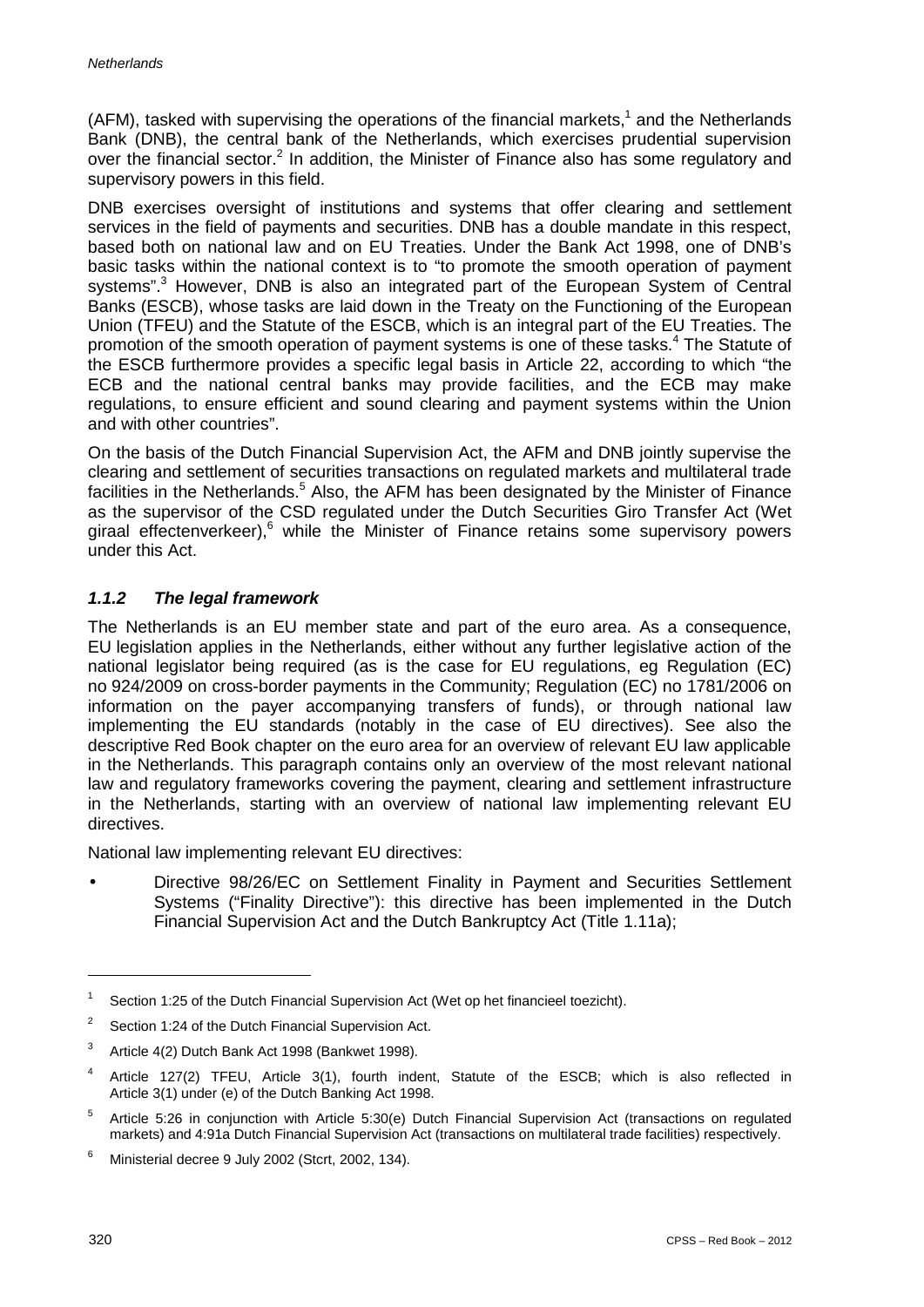- Directive 2001/24/EC on the reorganisation and winding-up of credit institutions ("Winding-up Directive"): this directive has been implemented in the Dutch Bankruptcy Act (Title 1.11aa);
- Directive 2002/47/EC on financial collateral arrangements ("Collateral Directive"): this directive has been implemented in the Dutch Civil Code (Title 7.2);
- Directive 2004/39/EC on markets in financial instruments ("MiFID"): this directive has been implemented in the Dutch Financial Supervision Act and several ministerial orders pursuant to this act;
- Directive 2005/60/EC on the prevention of the use of the financial system for the purpose of money laundering and terrorist financing and Directive 2006/70/EC laying down implementation measures: these directives have been implemented in the Dutch Act on the prevention of money laundering and terrorism financing;
- Directive 2007/64/EC on payment services in the internal market ("Payment Services Directive"): this directive has been enacted in the Dutch Financial Supervision Act and the Dutch Civil Code;
- Directive 2009/110/EC on the taking up, pursuit and prudential supervision of the business of electronic money institutions ("E-money Directive"): this directive is currently in the process of implementation.

Other national legislation relevant for the payment, clearing and settlement infrastructure in the Netherlands includes – besides general principles of private law contained in the Dutch Civil Code – the External Financial Relations Act 1994, which contains provisions relating to external payments, such as the obligation to report certain transactions for balance of payments purposes. Of particular importance for the securities post-trading infrastructure is the Dutch Securities Giro Transfer Act, which provides for the establishment of an institute responsible for the safekeeping, administration and general control of the book-entry securities transfer system. In accord with this Act, the institute for the book-entry transfer of securities is listed officially at the Chamber of Commerce as the Nederlands Centraal Instituut voor Giraal Effectenverkeer BV (Necigef). More generally known under its trade name of Euroclear Nederland, this facility holds collective deposits in which the owners of securities are entitled to their proportionate share. Euroclear Nederland determines which securities may enter its book-entry transfer system. Most securities listed on the Euronext Amsterdam stock market are book-entry securities held in custody by Euroclear Nederland. Under the Act, dematerialised securities may also be included in the book-entry system. The post-trade infrastructure of securities traded on regulated markets and multilateral trade facilities in the Netherlands is also subject to the oversight framework jointly established by the AFM and DNB, which imposes minimum standards on clearing and settlement systems.

Several legislative initiatives at the EU level will also have a major impact on the regulatory landscape regarding the clearing and settlement infrastructure in the Netherlands, including a proposed regulation on OTC derivatives, central counterparties and trade repositories; an awaited proposal for EU legislation on central securities depositories; and an awaited proposal for EU legislation on legal certainty of securities holding and disposition. For further details of these initiatives, see the descriptive Red Book chapter on the euro area. Planned legislation relating to the supervision of post-trade services and infrastructure at the national level was put on hold awaiting the outcome of these EU initiatives.

# **1.2 The role of the Netherlands Bank (DNB)**

DNB is a private limited company whose shares are held by the Dutch State. The Bank Act, amended in 1998 to accommodate the Maastricht Treaty, ensures that DNB is independent from the government. The Bank Act 1998 and the Statute of the ESCB stipulate the tasks of DNB in respect of payments.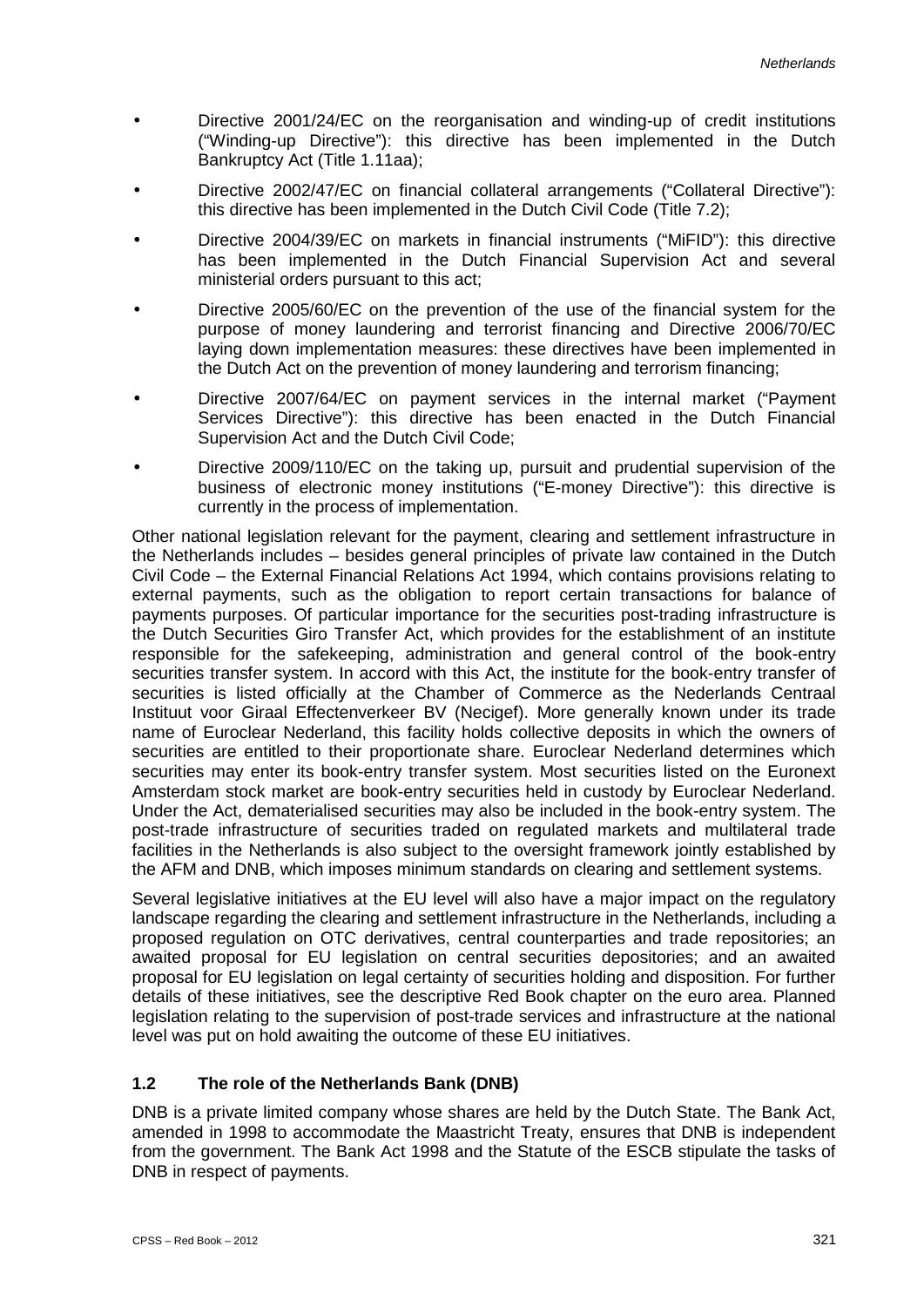Pursuant to the Bank Act 1998 and the 2007 Financial Supervision Act, DNB is responsible for the supervision of banks, payment institutions and electronic money institutions. Banks, payment institutions and electronic money institutions must obtain authorisation from DNB and be entered in its register. They can also obtain a license in another EU country in order to operate in the Netherlands.

The Bank Act 1998 states that DNB must strive for the smooth operation of payment systems. It has a dual role with regard to payment systems: on the one hand, it provides payment services to banks and, on the other hand, it is responsible for the oversight of payment and securities settlement systems. For these purposes, DNB holds regular consultations with banks and other parties involved in the functioning of these systems.

## *1.2.1 The operational role*

DNB's operational contribution towards the smooth and efficient settlement of economic transactions takes the form of services relating to cash payments, non-cash payments and securities transactions.

## *Services in respect of cash payments*

The Bank Act from 1998 states that one of DNB's tasks is "to provide for the circulation of money as far as this consists of banknotes". This provision is in line with the Statute of the ESCB, which states that the Governing Council of the ECB may authorise the ECB and the national central banks (NCBs) to issue banknotes within EMU. DNB performs the following tasks in respect of the circulation of money:

- developing and ensuring the production of euro banknotes within the framework of the ESCB;
- distributing banknotes;
- verifying and inspecting banknotes both before and after circulation; and
- operating a national analysis centre for counterfeited banknotes.

The role of DNB in banknote circulation has changed in recent years. The involvement of commercial banks in this activity has increased, and the number of banknotes returned to DNB has declined. Banknotes are distributed through DNB's head office in Amsterdam. The commercial banks obtain from DNB the banknotes they need to supply their customers with cash. Most banknotes are distributed via ATMs, of which there are around 8,000 in the Netherlands. Excess banknotes flow back to the banks, which usually process them in cash centres. The banks check the banknotes for authenticity and soiling in accordance with the ECB Decision no ECB/2010/14 on the authenticity and fitness checking and recirculation of euro banknotes. This process is monitored by DNB. The unfit notes and a share of the fit notes are transferred to DNB, while the remaining fit notes are put back into circulation.

In the Netherlands, other cash handlers besides banks, such as retailers and casinos, are also involved in the recirculation of banknotes through ATMs. They fill ATMs with banknotes received at the cash register. The ECB Decision applies not only to banks but also to other parties that operate ATMs.

While DNB is responsible for banknote issuance, the Ministry of Finance is responsible for minting and issuing coins under the Coinage Act. DNB gives advice on the number of coins to be minted annually. Under a Royal Decree, DNB is responsible for the distribution of coins.

### *Services in respect of non-cash payments*

DNB performs an operational role in the processing of non-cash interbank payments through TARGET2-NL. TARGET2 is the payment system operated by the ESCB for interbank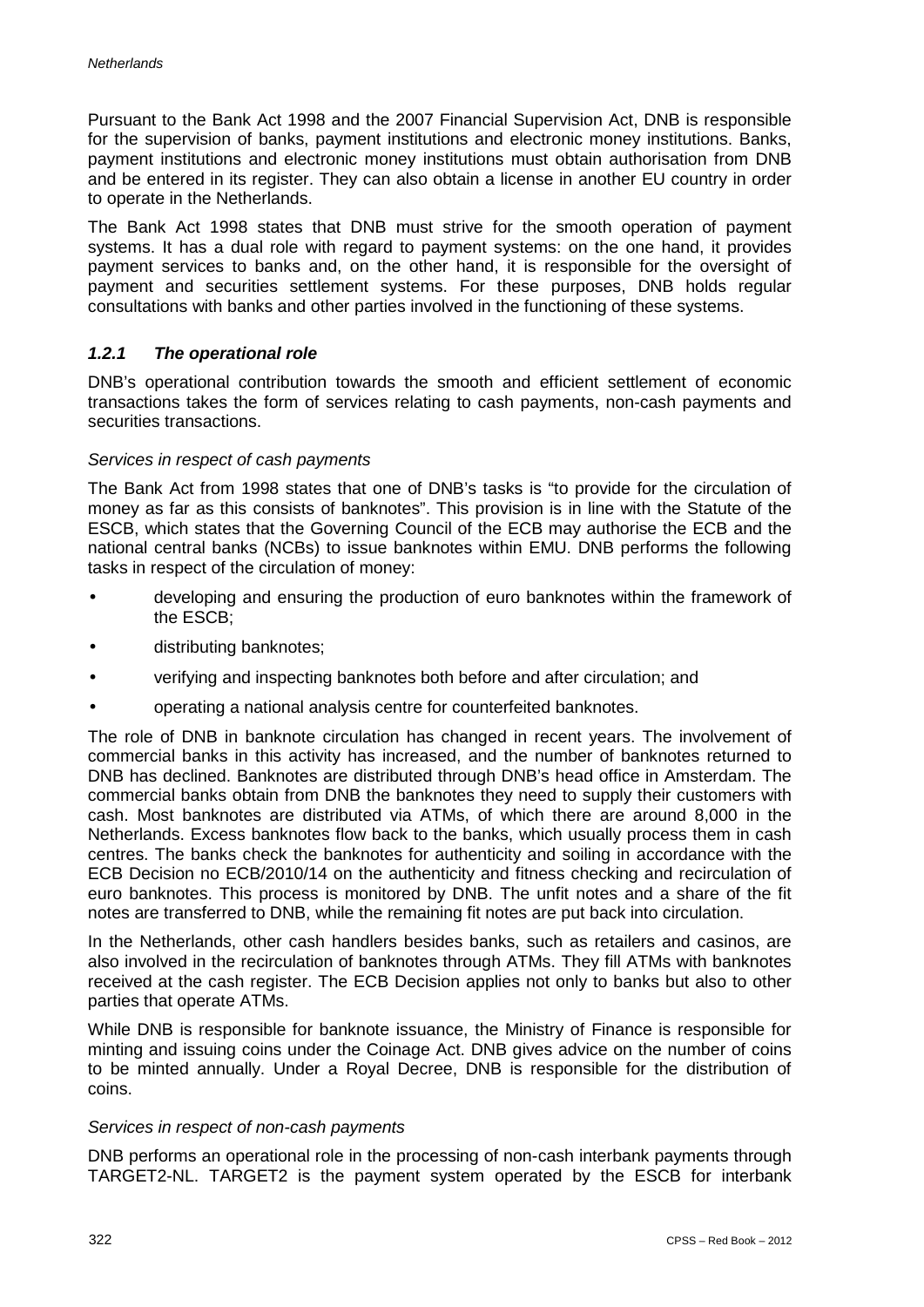payments in euro. TARGET2 was introduced in the Netherlands on 18 February 2008. The difference vis-à-vis the previous version of TARGET is that it uses one central technical platform for payments, eliminating the need to maintain national large-value payment systems. Financial institutions send their large-value payments directly to the platform. Most Dutch credit institutions participate in TARGET2-NL.

## *Services in respect of securities transactions*

DNB used to play a major operational role in the settlement of high-value securities transactions. For securities transactions not performed on the stock exchange, it provided delivery versus payment (DVP) services for banks. But after the launch of the Euroclear Settlement Securities (ESES) platform, DNB outsourced the processing of the cash settlement of all security transactions, both on-exchange and off-exchange, to ESES. For this reason, the operational role of DNB in effecting settlements on the ESES platform was reduced to opening, managing and monitoring the ESES cash accounts for participants. However, the cash settlement still takes place in central bank money. Furthermore, DNB allows clearing participants to meet their margin and clearing fund obligations to the CCP using their collateral account with DNB. This is the so-called guarantee model.

## *1.2.2 DNB as catalyst*

In its role as catalyst, DNB encourages dialogue between stakeholders and conducts research on payment behaviour and payment costs with a view to increasing the payment system's efficiency. In 2002, the National Forum on the Payment System (Maatschappelijk Overleg Betalingsverkeer) was set up, representing both providers and users of the payments system. Hosted and chaired by DNB, the Forum holds regular consultations on the implications of developments in payment systems such as the creation of the Single Euro Payments Area (SEPA). Together with DNB and Currence (Currence is the owner of the uniform Dutch payment products PIN, Chipknip, Acceptgiro, iDEAL and Incasso/Machtigen), the Dutch banks have set up a SEPA Steering Group to prepare for the introduction of European payment products in the Netherlands. This will involve close consultation with payment service providers and users in the National Forum on the Payment System (The National Forum).

The National Forum has several working groups, including one on social efficiency. This body investigates how social efficiency in the Dutch payment system can be improved in the light of key technical trends. Among the issues addressed are cost structures and the effectiveness of incentives for efficient payment behaviour. A second working group, on availability and accessibility, investigates how to safeguard and improve the physical availability and accessibility of payment services for consumers and businesses. For its part, the working group on security is concerned with safeguards to the security of the payment system. Its remit encompasses personal security and the security of payment products.

# *1.2.3 DNB as overseer*

DNB is also responsible for payments and securities oversight. The oversight task pursues dual goals within DNB's wider objective of protecting financial stability. The goals of oversight are to help reduce systemic risk that may arise from payment and securities transactions and to promote the smooth operation of the Dutch payment system.

The scope of oversight comprises all payment systems and products and those securities clearing and settlement systems which are relevant to the Netherlands. DNB exercises oversight on three categories of systems:

payment systems, such as TARGET2, that settle large-value payments in the Netherlands;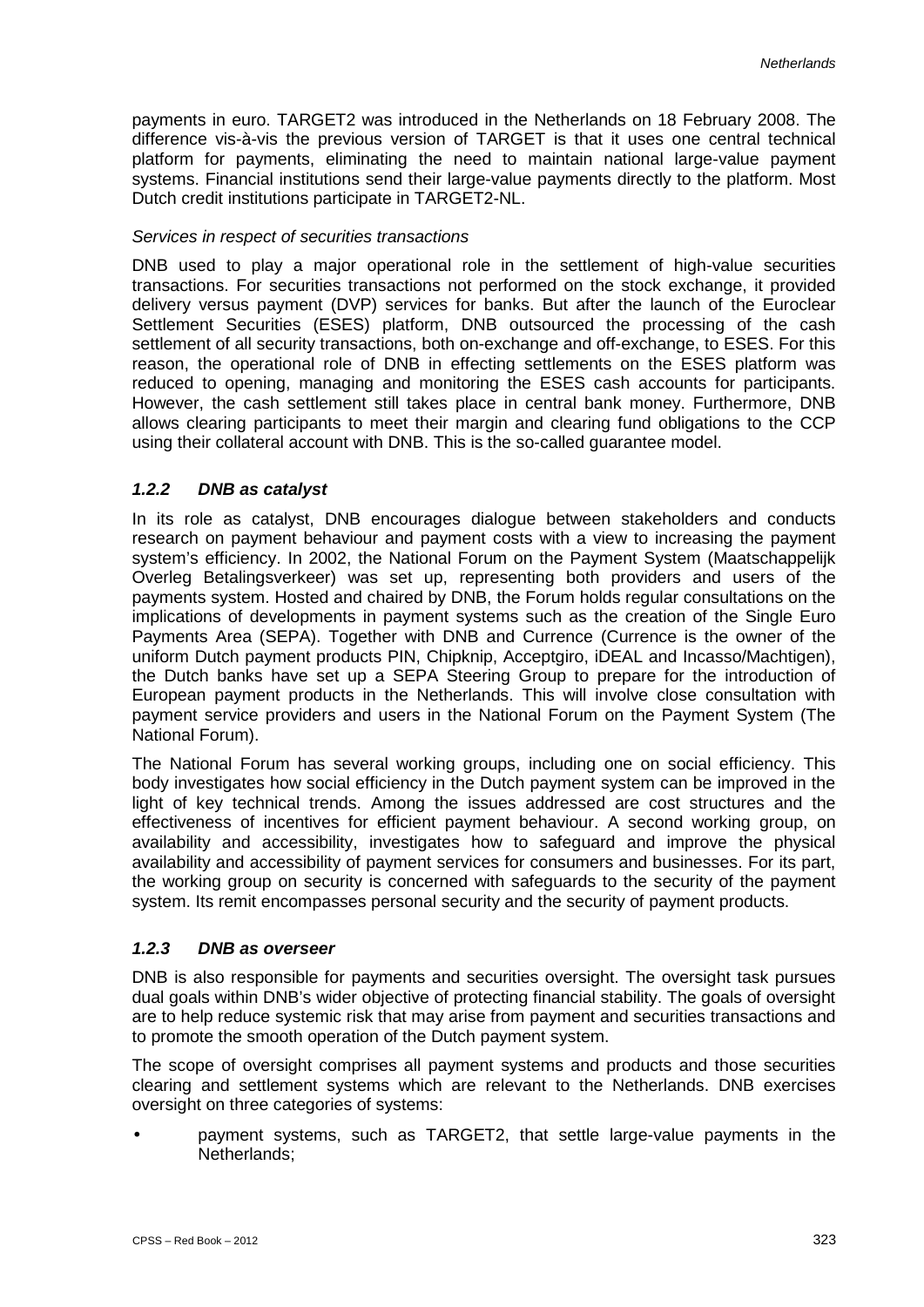- securities settlement systems, of which the most important are LCH.Clearnet SA (LCH.Clearnet) for the clearing of securities and derivatives, Euroclear Nederland for the settlement of securities and DNB for the settlement of payments. Oversight on this category is conducted jointly with the AFM;
- the retail payments system, including the Clearing and Settlement System (CSS) for processing transactions. Dutch payment products such as electronic purses, debit card payments, direct debit, iDeal and the MasterCard and Visa card brands all come under this heading.

DNB's oversight on payments is mandated by both the Bank Act from 1998 and the EU Treaty. The legal basis for the oversight of securities clearing and settlement systems is provided by the Financial Supervision Act and secondary legislation related to licensing for regulated markets or multilateral trading platforms.

Oversight is conducted by monitoring the systems and products relevant to Dutch payments, assessing them against standards and  $-$  if necessary  $-$  enforcing changes. Oversight for securities transactions and large-value payments is organised internationally, as these activities have become highly internationalised.

| Oversight subject                                       | Lead overseer/regulator                                   | Other overseers/regulators                                                           |
|---------------------------------------------------------|-----------------------------------------------------------|--------------------------------------------------------------------------------------|
| Interbank large value payments                          |                                                           |                                                                                      |
| TARGET2                                                 | ECB                                                       | Euro system national central banks                                                   |
| TARGET2-NL                                              | <b>DNB</b>                                                |                                                                                      |
| EURO1                                                   | ECB                                                       | Euro system national central banks                                                   |
| <b>CLS</b>                                              | <b>Federal Reserve</b>                                    | G10 central banks and other central banks of the<br>17 currencies concerned          |
| <b>SWIFT</b>                                            | National Bank of Belgium (NBB)                            | Other G10 central banks                                                              |
| Securities clearing and settlement                      |                                                           |                                                                                      |
| <b>LCH.Clearnet SA</b>                                  | Rotating presidency regulators from<br>Euronext countries | AFM, DNB and regulators from Belgium, France<br>and Portugal                         |
| LCH.Clearnet Group Ltd                                  | Commission Bancaire (France)                              | AFM, DNB and regulators from Belgium, France,<br>Portugal and the United Kingdom     |
| <b>EMCF</b>                                             | AFM and DNB                                               | FSA and regulators from Denmark, Finland,<br>Hungary, Iceland and Sweden             |
| Euroclear SA                                            | NBB and CBFA                                              | AFM, DNB and regulators from Belgium, Finland,<br>France, Ireland, the UK and Sweden |
| <b>Euroclear NL</b>                                     | AFM and DNB                                               |                                                                                      |
| <b>Euroclear ESES</b>                                   | NBB and CBFA                                              | AFM, DNB and regulators from France                                                  |
| EuroCCP                                                 | Financial Services Authority (FSA)                        | AFM and DNB                                                                          |
| ECC                                                     | <b>BaFin</b>                                              | AFM, DNB and Bundesbank                                                              |
| Retail payments                                         |                                                           |                                                                                      |
| Equens (CSS, CSM and Switch)                            | <b>DNB</b>                                                |                                                                                      |
| VISA Europe (VISA and V Pay)                            | ECB                                                       | Euro system national central banks                                                   |
| MasterCard Europe (MasterCard and<br>Maestro)           | <b>NBB</b>                                                | Other euro system national central banks and ECB                                     |
| Currence (Chipknip, Acceptgiro, PIN,<br>Incasso, iDEAL) | <b>DNB</b>                                                |                                                                                      |
| NVB (Urgent payment order)                              | <b>DNB</b>                                                |                                                                                      |
| <b>UPSS</b>                                             | <b>DNB</b>                                                |                                                                                      |
|                                                         |                                                           |                                                                                      |

Concerning the practical aspects of oversight, a distinction is made between:

- evaluating the setup of the assessment frameworks for the management of risks inherent in securities clearing and settlement systems, payment systems and payment instruments; and
- testing the systems' operating procedures.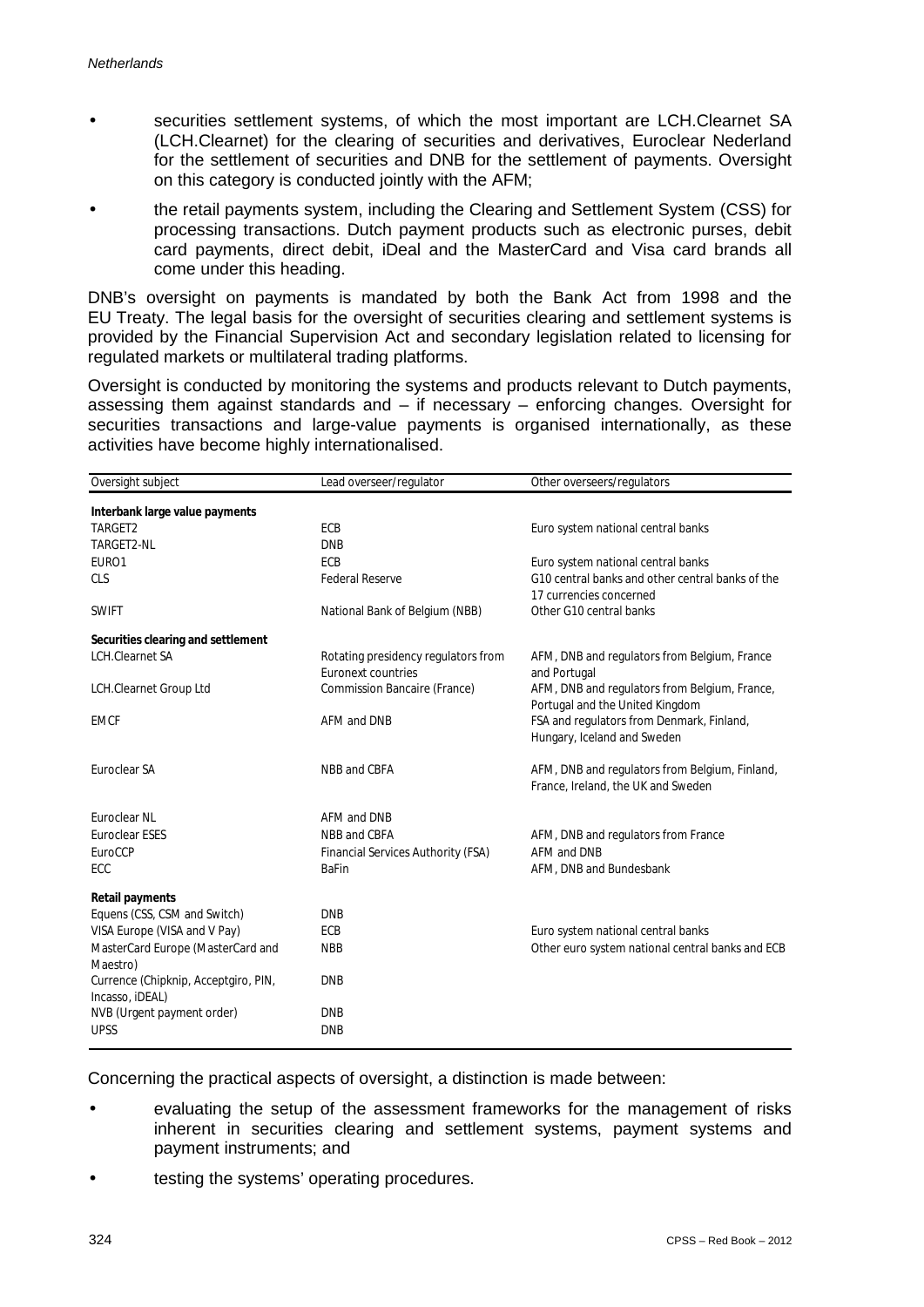DNB works jointly in various configurations with a large number of foreign overseers and regulators. It is only in the retail payment sphere, which is currently still organised along national lines, that DNB continues to work largely independently. The table on the previous page gives an overview of the systems subject to oversight and the institutions responsible for such oversight in 2010.

## *1.2.4 Cooperation with other institutions*

DNB participates in the Holland Financial Centre, a Dutch public-private initiative set up in 2007 by organisations from throughout the financial sector, the public sector and regulators. Its main purpose is to develop initiatives that help ensure the Dutch financial sector remains strong, open and able to compete internationally.

Euroclear SA/NV has set up Market Advisory Committees (MAC) in each country for which it acts as CSD or the central settlement system. In October 2006, the Euroclear SA/NV Board approved the dissolution of the Belgian and Dutch MACs, and a joint Belgian/Dutch Market Advisory Committee (BeNeMAC) was established. After an evaluation at the end of 2011, Euroclear decided to split up the BeNeMAC into seperate Belgian and Dutch MACs as of 1 January 2012. In addition to the local MACs, a new ESES MAC was established at the same time, with representatives of the Belgian, Dutch and French MACs. The purpose of the Dutch MAC is to act as Euroclear SA/NV's primary consultation platform for the Dutch securities markets. It also monitors the principles of performance and governance described by Euroclear SA/NV in 2002, which have not been amended. The ESES MAC has the same purpose as the Dutch MAC on an ESES level. The members of the Dutch MAC, and the other MACs, are appointed by the market and approved by the Board of Euroclear SA/NV.

Apart from these formal consultative structures, there are also more informal meetings between representatives at all levels of the Dutch central bank and other market participants. One example is the "Werkgroep Liquiditeit" (Working Group on Liquidity Management), comprising DNB and Dutch banking representatives, which deals with the management and settlement of cash movements resulting from external payments or the cash leg of securities transfers. The Working Group aims to prevent liquidity problems from arising or to solve them smoothly. It is regularly informed about the latest developments by DNB.

In the light of the substantial numbers of changes in the Dutch environment, DNB and the commercial banks set up a consultative structure in order to exchange views about policy objectives formulated by national and international authorities and to communicate their own policy aims.

In late 2008, these contacts led to the foundation of the Dutch Advisory Committee Securities Industry (DACSI). The primary objective of this not-for-profit association is to protect and promote the interests of the users of the securities and derivatives markets infrastructure in the Netherlands and abroad.

At the European level, two managers of DNB's Payments Division are members of the ESCB's Payment and Settlement Systems Committee. Furthermore, numerous ESCB working groups, in which DNB staff participate, are active in the field of payment systems. Cooperation in the field of securities also takes place in the ESCB-ESMA (European Securities and Markets Authority) working group. On a broader international level, the main forum is the Committee on Payment and Settlement Systems of the Bank for International Settlements (BIS), in which two managers of DNB's Payments Division participate. More cooperation with other institutions is described throughout this chapter.

# **1.3 The role of other private and public sector institutions**

An overview of other important private and public institutions in the payments and securities sectors can be found in the subsections below.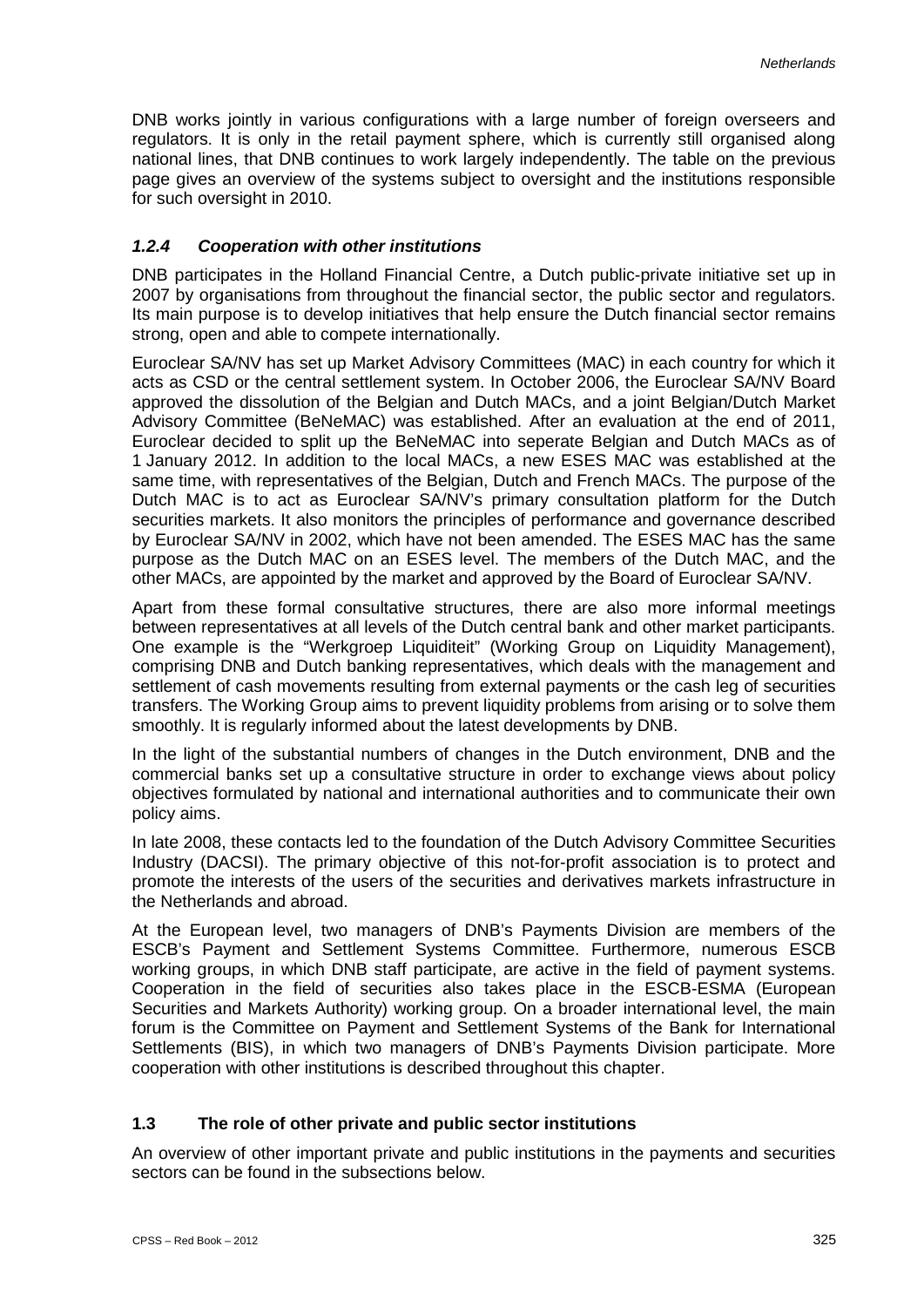# *1.3.1 Institutions in the payment sector*

## *Dutch Banking Association*

The Dutch Banking Association (Nederlandse Vereniging van Banken, NVB) was established in 1989 to represent the common interests of the Dutch banks. Representing the common interests of the banking sector, it aims for a strong, healthy and internationally competitive banking industry in the Netherlands. Virtually all banks operating in the Netherlands, including foreign bank branches, belong to the NVB, which is active in many areas of importance to individual banks, including payments. The Committee on Payment Systems, as the main consultative body on payment systems, is concerned with general policy frameworks and joint infrastructures, as well as retail and wholesale products. It heads a number of working groups covering a variety of aspects relating to payment systems.

The NVB also accommodates some collective, non-commercial tasks that support efficient and secure payments. Examples of such activities are the management of account numbers and of Dutch interbank ATM usage (Nationaal Gastgebruik Geldautomaten). The NVB performs secretarial services for the Dutch Association of Electronic Money Institutions (NVIEG).

# *Currence*

Currence is the owner of the uniform Dutch payment products PIN, Chipknip, Acceptgiro, iDEAL and Incasso/Machtigen. It licenses and certifies banks and other operators in the Dutch payment system in the use of these products.

# *Dutch Payments Association*

In 2011, the banks and Currence established the Dutch Payments Association, in which the banking sector accommodates collective, non-commercial undertakings aiming to promote efficient and secure payments. Examples of such activities are the management of account numbers and the coordination of fraud prevention. The scheme was prompted by the increasingly international payment landscape. Dutch payment products are being replaced by European ones and new players are entering the Dutch market. These new players also have an interest in the activities of the NVB and Currence. As of 2011, the collective work will gradually be transferred to the payment entity, which payment institutions may join. DNB will act as an observer in the different forums and the Association will be subject to oversight.

# *National Forum on Payments*

The National Forum on the Payment System (Maatschappelijk Overleg Betalingsverkeer) was set up in 2002 by the Minister of Finance with a mandate to promote the efficiency of the Dutch payment system. The Forum's key aim is to determine how the payments system can be run more efficiently for consumers, businesses and banks alike – which is why it represents both the providers and the users of payment systems, including retailers' and banks' umbrella organisations, the consumer interest association "Consumentenbond" and disabled people's organisations. The Ministry of Finance, the Ministry of Economic Affairs, Agriculture and Innovation, as well as Currence (the Payments Association) are observers. The Forum is chaired by DNB, which also provides secretarial support. The Forum has working groups on social efficiency, availability and accessibility, security and SEPA. The Forum meets twice a year and holds regular consultations on the implications of developments in payment systems.

# *Equens*

Equens is the central clearing institute for retail payments. Set up by the banks, its aim is to promote and maintain efficient payment processing and reliable payment systems. Equens was formed in 2006 out of the merger between Interpay Nederland BV and the German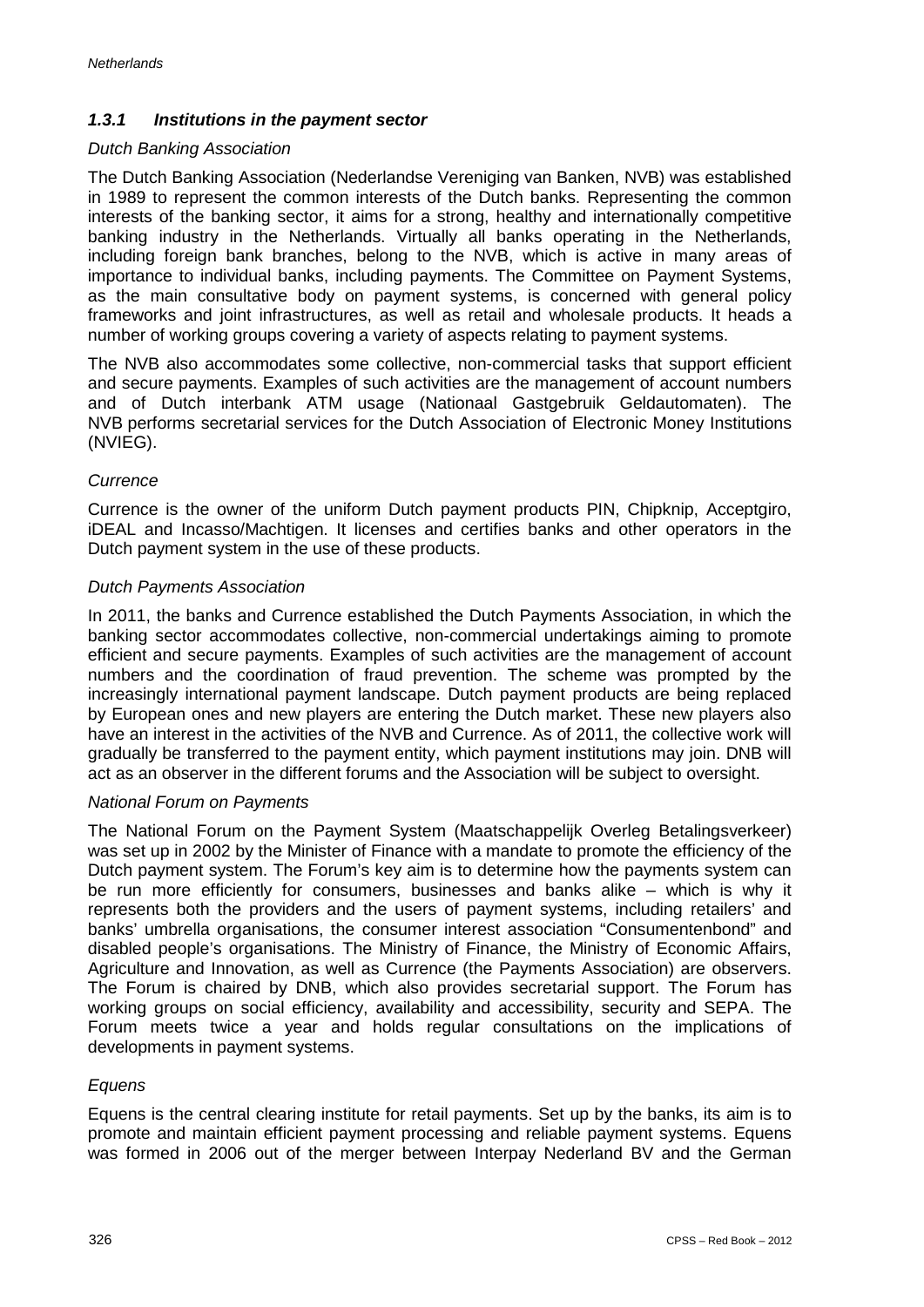Transaktionsinstitut für Zahlungsverkehrsdienstleistungen. Since July 2008, Equens has been both a retail payment clearing house and a back office processing service provider.

## *CCV*

In 2007, CCV received a licence from Currence to process PIN transactions. CCV also processes credit, fuel, private label and loyalty cards. CCV is the Dutch market leader in POS terminals.

# *1.3.2 Institutions in the securities sector*

## *Euronext Amsterdam NV (Euronext Amsterdam)*

Euronext Amsterdam, a wholly owned subsidiary of Euronext NV (Euronext), is responsible for the organisation of cash and derivatives markets in the Netherlands. Euronext is the result of a merger in 2000 between Amsterdam Exchanges, the Bourse de Paris and the Brussels Exchange; in 2002, Bolsa de Valores and London International Financial Futures and Option Exchange also joined Euronext. In 2008, Euronext merged with the New York Stock Exchange to form NYSE Euronext, which is incorporated in Delaware, United States.

## *The Order Machine (TOM) Multilateral Trading Facility (MTF)*

TOM started in 2010 as an MTF located in Amsterdam. TOM MTF supports trading in shares that are listed on several exchanges. In the near future, TOM MTF will offer trading in derivatives as well. TOM MTF is a regulated trading venue under the supervision of the Dutch Authority for the Financial Markets. TOM MTF provides banks, brokers, market-makers and other professional market participants with access to high-speed trading in liquid shares.

### *Euroclear Nederland*

Euroclear Nederland, the central securities depository in the Netherlands, has been part of the Euroclear Group since 2002. Pursuant to the Securities Giro and Transfer Act, Euroclear Nederland is responsible for book-entry transactions, as well as the custody, management and administration of securities on behalf of its participants.

The Euroclear Interprofessional Securities Centre (ENIEC) is a sister company of Euroclear Nederland. As of the launch of the Euroclear Settlement of Euronext zone Securities platform in January 2009, its activities have been limited to the tasks of the national numbering agency and the cancellation of securities.

### *Authority for the Financial Markets*

The Netherlands Authority for the Financial Markets (AFM) has been responsible for supervising the operation of the financial markets in the Netherlands since 2002. This means that AFM supervises the conduct of the entire financial market sector, including savings, investment, insurance and loans. AFM is the successor of the Stichting Toezicht Effectenverkeer (Securities Board of the Netherlands), which previously supervised participants in the securities markets. The AFM was established after a review of financial market sector supervision by the Ministry of Finance. As a result, sector-based supervision was replaced by function-based supervision, divided into prudential and market conduct supervision. DNB has been responsible for prudential supervision since its merger with the Pensions and Insurance Board (Pensioen- & Verzekeringskamer) in 2004. At the international level, AFM is the Dutch representative at the International Organization of Securities Commissions (IOSCO) and the European Securities and Markets Authority.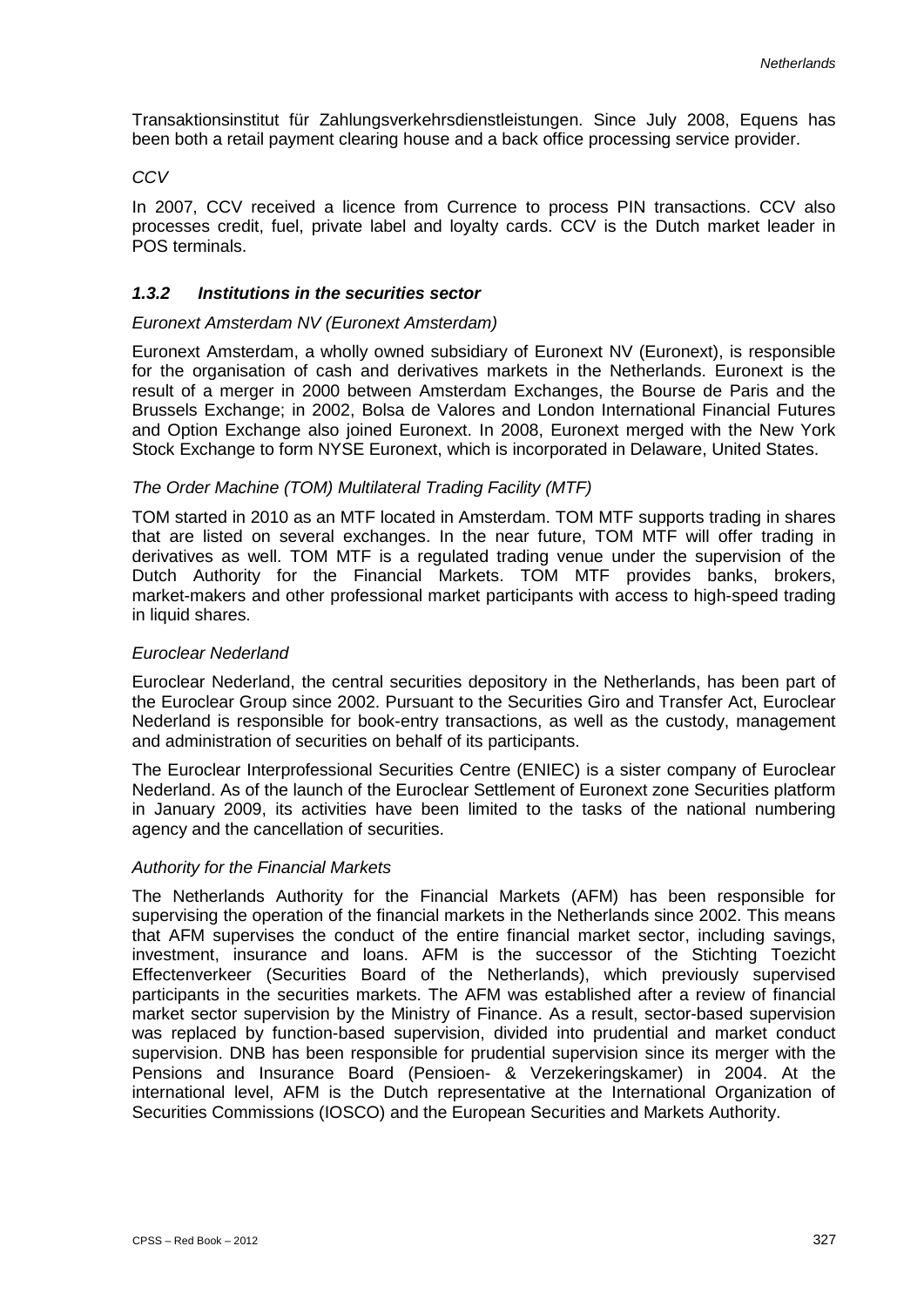## *Dutch Securities Institute*

The Dutch Securities Institute (DSI) was created in 1999 on the initiative of Amsterdam Exchanges, the stock exchange for the Netherlands. The DSI aims to underpin investor and consumer confidence by upholding the quality and integrity of the financial industry workforce. DSI registration is granted to financial industry employees after a screening process that ensures they meet strict standards of expertise, integrity and experience. To retain their registration, holders must pursue continuing education and observe the DSI code of conduct. Sanctions may be applied if the code is breached.

## *Association of Stockholders*

The Association of Stockholders (Vereniging van Effectenbezitters, VEB), founded in 1924, aims to promote the interests of private and institutional stockholders and stockholding in general. The VEB seeks to achieve its goals by attending shareholders' meetings, asserting voting rights, arranging collective actions, and by providing information and organising seminars.

# **2. Payment media used by non-banks**

# **2.1 Cash payments**

Banknotes and coins are the media used for cash payments. Both are legal tender, although the acceptance of coins by the public is compulsory only to certain maximum amounts. Under the terms of the Coinage Act 2002, coins are produced by the Royal Mint, an institution supervised by the Ministry of Finance. In accordance with Article 105a of the Treaty establishing the European Community, "the ECB has the exclusive right to authorise the issue of banknotes. The ECB and the national central banks may issue such notes". With reference to the Treaty, the Bank Act 1998 stipulates that DNB has the sole right to issue banknotes in the Netherlands.

At the end of 2010, the currency in circulation consisted of seven denominations of banknotes (EUR 500, 200, 100, 50, 20, 10 and 5) and eight denominations of coins (EUR 2, 1, 0.50, 0.20, 0.10, 0.05, 0.02 and 0.01). Since September 2004, the total amount paid in cash at most retailers has been rounded off to the nearest multiple of 5 eurocents. Although the 1 and 2 eurocent coins remain legal tender, the rounding off has limited their use, leading to cost savings for retailers and greater convenience for consumers.

Since the introduction of euro cash, the number of euro coins and notes in circulation within the Netherlands has been unknown. However, it is certain that DNB and the commercial banks have been processing fewer banknotes during the past years. This is in accordance with the gradually decline in the use of cash in the Netherlands. The most commonly used banknotes in the country are the EUR 50 and lower denominations. Of the coins, the EUR 0.05 is the most frequently used.

# **2.2 Non-cash payments**

# *2.2.1 Non-cash payment instruments*

Non-cash payments are made by transferring money deposited in a payments account, to which the account holder has direct access, by ordering the bank to transfer the desired amount. Most households and businesses hold one or more accounts. At the end of 2010, there were about 24 million accounts, of which around 2.6 million were business accounts. Nearly all transactions in trade and industry are settled by non-cash payments.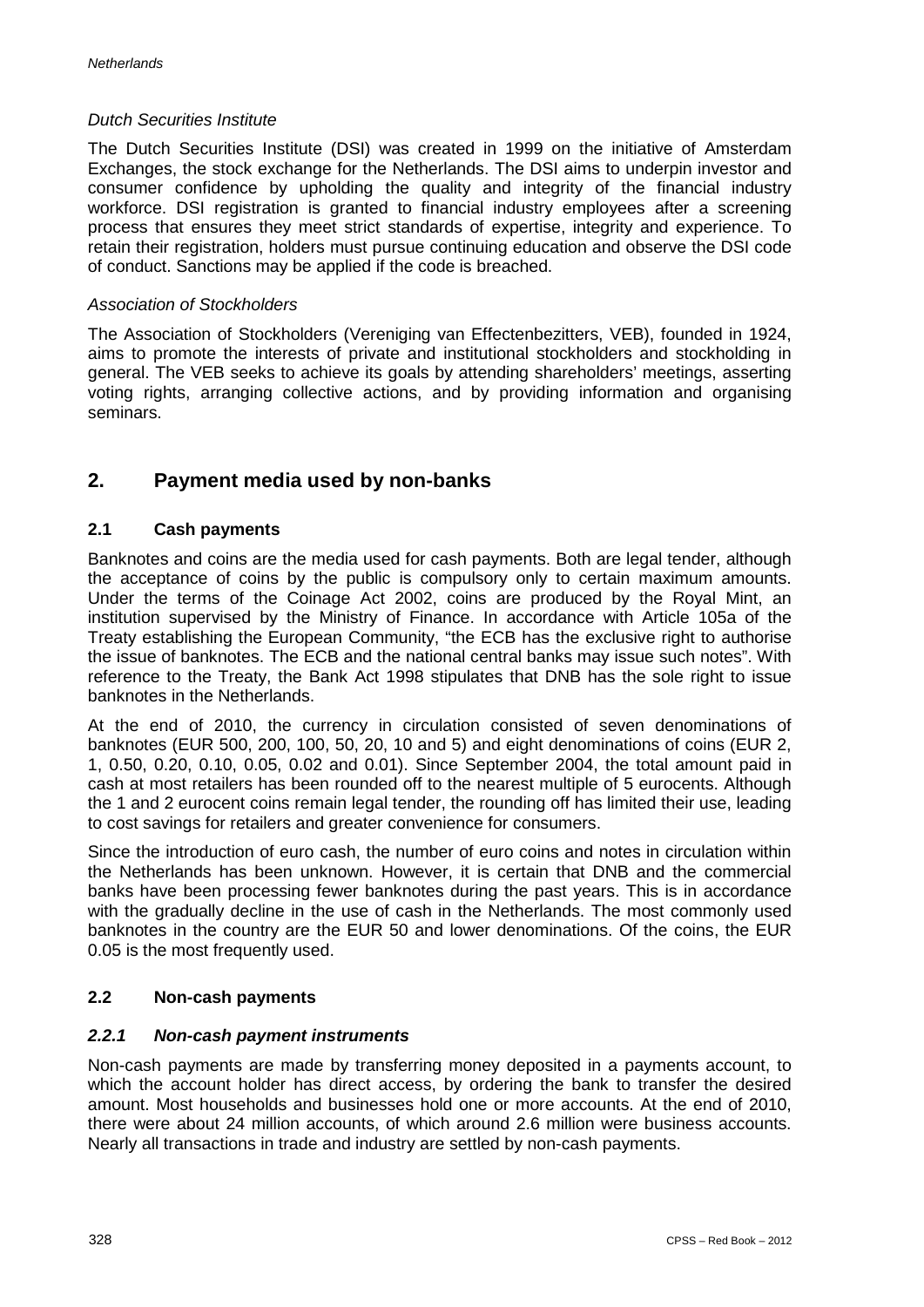In 2010, about 5.2 billion non-cash transactions were made for a total value of around EUR 5,500 billion. In order to transfer deposited money, Dutch banks offer a range of payment instruments that includes credit transfers, direct debits, payment cards and urgent payments.

## *2.2.1.1 Credit transfers*

Almost all remote payments in trade and industry as well as a significant part of household payments are made in the form of credit transfers. Credit transfers are prominent in the Netherlands, accounting for 11.9% of the total volume and 47.7% of the total value of retail payments. The formats for credit transfers have been standardised between banks and are also used by the public sector. After the direct debit, the electronic credit transfer is the most frequent method of remote payment. The growing use of internet banking contributes to this development.

For efficient processing, Dutch banks offer two types of pre-arranged credit transfers: the standing order and the "inpayment transfer" or *acceptgiro*. In order to pay recurrent bills, an account holder may choose to set up a standing order with the bank, on fixed dates, for fixed amounts and for a designated payee account. Standing orders are frequently used for rent, subscriptions, insurance premiums etc. On the fixed date, the bank effects the transfer and no further action on the part of either the account holder or the payee is required.

When using an *acceptgiro*, the payee sends the payer a fully prepared transfer form together with the invoice. In most cases, the payer's account number, name and address are pre-printed on the form, as in previous payments. The payer signs the form and sends it to his or her bank. This instrument is used for both regular payments and non-regular payments of either fixed or varying amounts. Traditionally, the *acceptgiro* has been a paper-based instrument that is processed mainly via scanned image data. But today most *acceptgiro* data reach banks in digital form. Account holders use electronic banking applications to deliver their payment orders and are thus responsible for converting the relevant data into electronic form. Banks offer web-based electronic billing applications by which invoices and *acceptgiros* can be sent and received.

### *2.2.1.2 Direct debits*

In 2010, direct debits accounted for 12.8% of all retail payments by volume and 5.0% by value. A direct debit is established when the payer signs a mandate authorising the payee to charge the former's account for invoiced goods or services. The transfer is initiated by the payee, who sends the payment order electronically to the bank with instructions to collect the money by debiting the debtor's account in favour of its own account. The payer can, however, in most cases have the payment reversed within a set period (payback guarantee).

Direct debits are frequently used for collecting recurrent payments, such as those to public utilities and telephone companies. The electronic form and the short processing route make the direct debit a very efficient means of collecting such payments. Dutch banks offer several types of direct debit providing for specific needs, such as the purchase of lottery tickets (which have no payback guarantee).

### *2.2.1.3 Payment cards*

At the end of 2010, some 30.2 million payment cards were in issue in the Netherlands (comprising 6 million credit cards and 24.4 million debit cards). The following types of payment cards are in circulation: debit cards, credit cards, loyalty cards and prepaid cards (single-purpose and multipurpose).

# *Debit cards*

Debit cards are cards that afford direct electronic access to a bank account with the use of a personal identification number (PIN). The majority of debit cards have a magnetic stripe as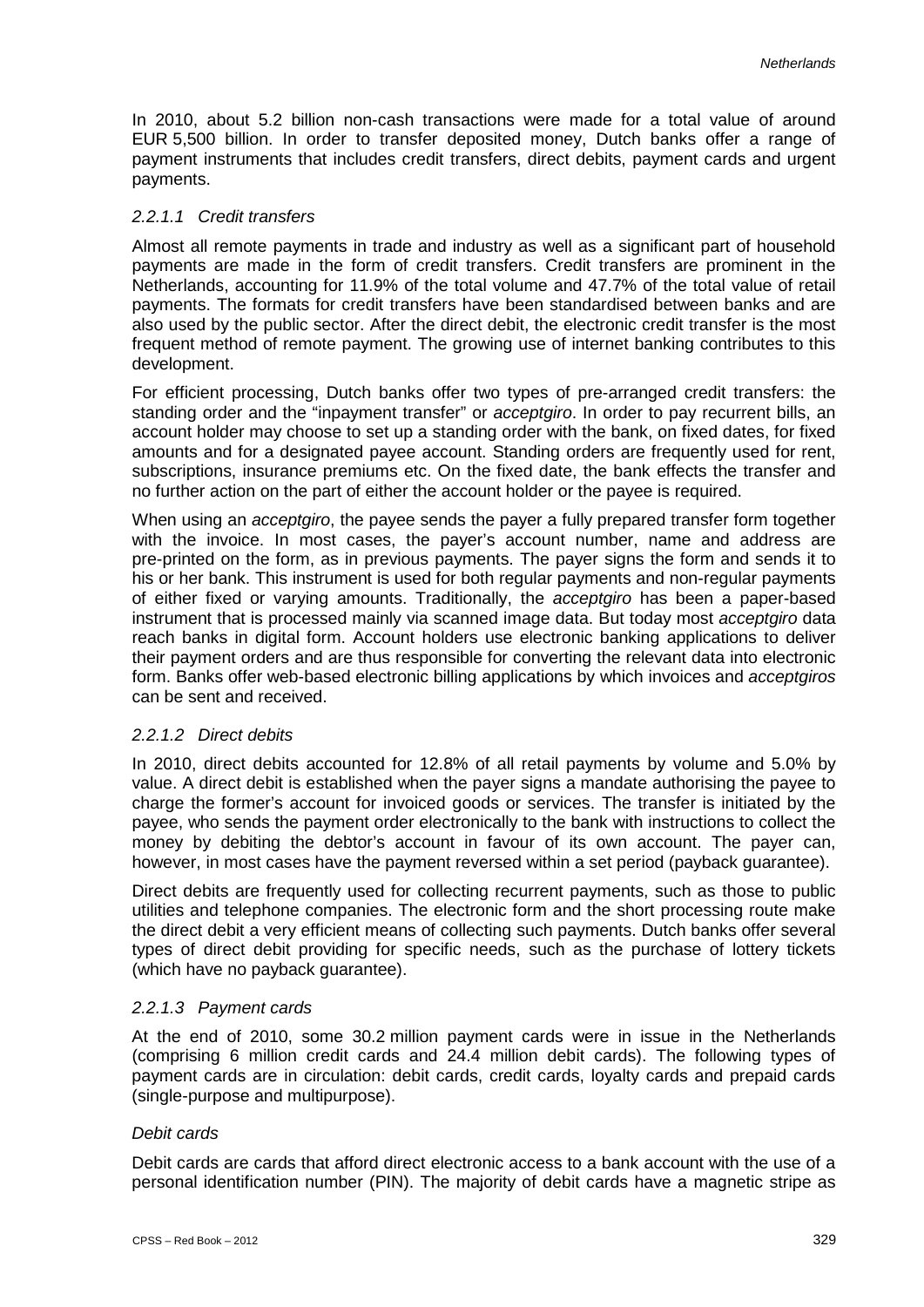well as an EMV chip. At the end of 2010, almost all cards complied with the new European standards, which require the more secure EMV chip that will ultimately replace the magnetic stripe. The Dutch debit card brand PIN will disappear in SEPA; instead Dutch banks have chosen to issue Maestro and V-Pay debit cards. Three types of debit functions can be distinguished: withdrawal, payment and identification in the context of payments. Debit cards are used to make withdrawals, either in cash at an ATM or in electronic money by loading an electronic purse. In 2010, some 434 million cash withdrawals were made with an average amount of EUR 120 per transaction. All 7,919 ATMs in the Netherlands are interoperable and connected to the international ATM networks. For security purposes, the use of another bank's ATM is subject to a daily limit in terms of both the number of withdrawals and the amount withdrawn.

Debit cards are used mainly at EFTPOS terminals in shops, restaurants, hotels etc. In 2010, the total volume of EFTPOS terminal transactions exceeded 2 billion, accounting for a total value of EUR 79 billion, which corresponds to 20.5% of all retail payments but only 1.4% of the total value of retail payments. At the end of 2010, 259,000 EFTPOS terminals were in operation.

Debit cards are also increasingly used as an electronic identification device to authorise credit transfers made by telephone or through the internet.

## *Credit cards*

The total number of credit cards in circulation increased to 6 million in 2010. The number of credit card transactions is relatively small, accounting for only 0.35% of retail payments. Since most Dutch banks issue MasterCard, this is the most used brand. Although few banks issue Visa, the number of issued Visa cards is high owing to Visa's co-branding strategy with non-financial institutions (insurers, automobile associations, etc). Some retail chains promote their own retailer cards (private label cards), but from a payment point of view their role is insignificant compared with the use of label cards and cash.

### *Prepaid cards*

A prepaid card is a payment card which contains purchasing power that is paid for in advance. The most widespread prepaid card in the Netherlands is the *Chipknip*. The *Chipknip* is an electronic purse that is incorporated in the debit card. For consumers, the main use of the electronic purse is to make small-value payments. The electronic purse is used mainly in specific contexts, such as parking and vending machines. In 2010, 1.74% of retail payments were made with the *Chipknip*.

# *Public transport card*

Another prepaid card, phased in since January 2009, is the *OV-chipkaart*. The *OV-chipkaart* is a public transport card. In 2010, more than 900 million transactions were made with the *OV-chipkaart*, which include paying transport fares, as well as loading and reloading money onto the card. In the near future use of the *OV-chipkaart* may be extended to low-value payments made at train stations.

### *2.2.1.4 Urgent payment*

In 2007, the interbank system that processes urgent payments was upgraded to shorten processing times. In the new setup, urgent payments are processed individually via either TARGET2 or the Euro Banking Association's Euro1/Step1 clearing. The role of Equens has changed. Whereas previously Equens did the processing, Equens today supports the banks with BIC IBAN account information. This service converts the domestic account number format (BBAN) into the BIC IBAN number required for processing in Euro 1 or TARGET2. The specific facilities at DNB for processing and settlement have become redundant. Total processing time has now fallen to a maximum of one and a half hours, which is faster than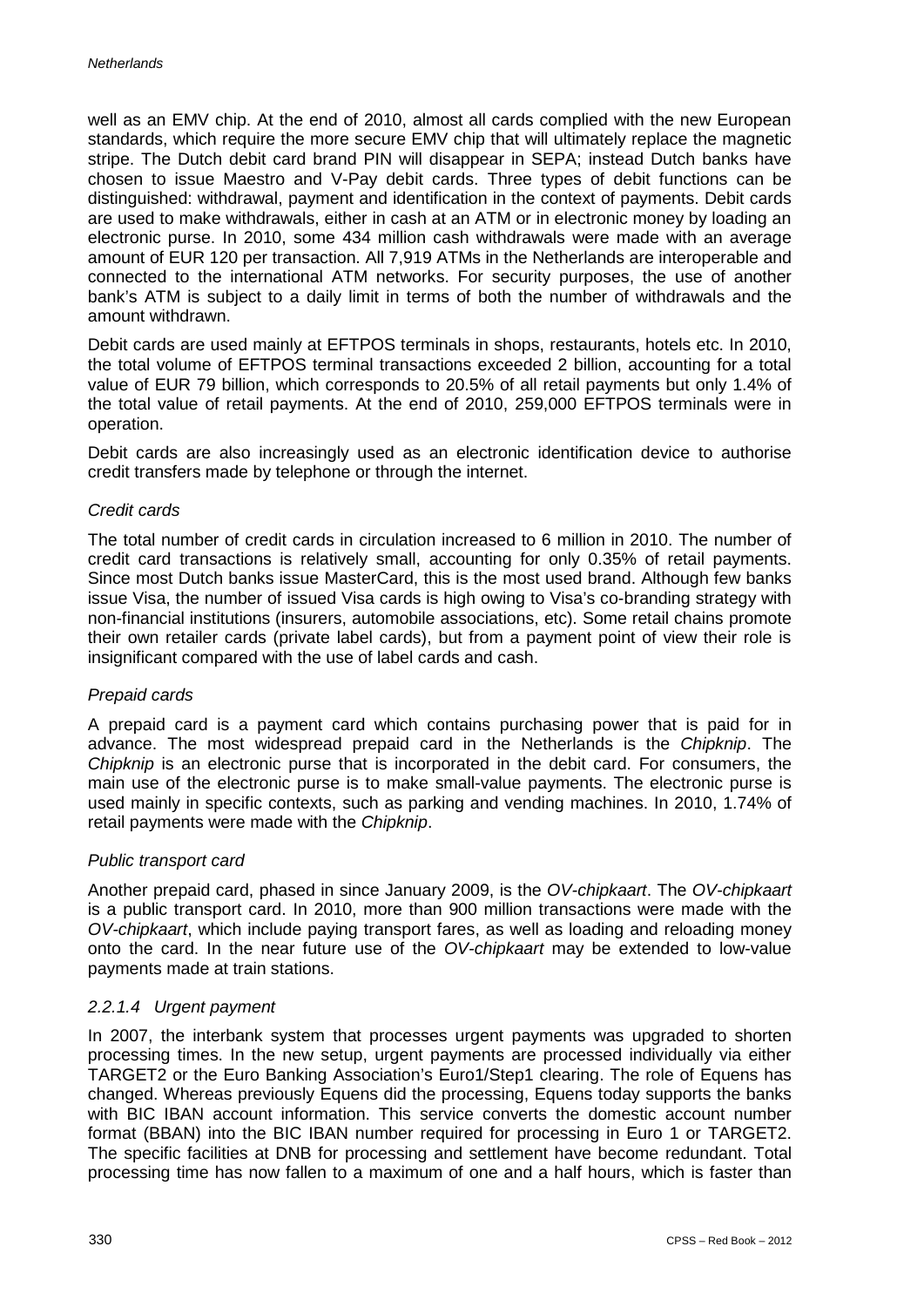the current SEPA standard of one day for urgent payments. Although the volume of urgent payments has fallen since 2002, the average amount per transaction has increased. This is because fast and cheaper alternatives such as internet banking have become available for rapid transfers of relatively small amounts. However, these new methods are not suitable for large-value business transactions.

# *2.2.2 Non-cash payment terminals*

## *E-payment scheme iDEAL*

iDEAL is a payment method for making online payments directly between bank accounts, from a consumer to a merchant, via an internet e-banking application. Merchants can offer this method on their website at the end of an ordering process and automatically refer their customers to the iDEAL payment area. Developed by the three largest Dutch banks (ABN Amro, ING and Rabobank), the iDEAL payment method was introduced in October 2005. Other consumer banks joined iDEAL later, bringing the total of participating banks to eight in 2010. At the moment, iDEAL can only be used for online payments between consumers and businesses or institutions that hold a Dutch bank account. In 2006, its first full year of operations, iDEAL processed 5 million transactions. By the end of 2010, the annual volume of transactions had grown to 63 million transactions for a total value of EUR 5.2 billion.

Banks do not charge consumers for using iDEAL. But iDEAL accepting merchants do pay a charge per transaction, as determined by their acquirers. For both consumers and merchants, confirmation of a payment is immediate. The fact that iDEAL runs within the familiar and secure environment of consumers' own e-banking website and the direct guaranteed payment have proven to be iDEAL's success factors.

## *Standard Electronic Bill Presentment and Payment*

In 2006, the same combination of Dutch banks that introduced iDEAL (ABN Amro, ING and Rabobank), in cooperation with biller service providers (BSPs), developed a standard for sending bills electronically; the so-called *Standaard Digitale Nota* (SDN). The aim is to replace the sending of paper-based bills through the post.

The SDN is a standard for the presentation of electronic invoices within the customers' e-banking environment. It defines a process for the exchange of data between BSPs (on behalf of invoice senders) and bank portals. The payment of the bill itself is similar to a regular credit transfer or direct debit initiated within the e-banking environment, except that all information fields are already filled in. Thus consumers do not need to type out the invoice details.

The receipt and payment of electronic invoices is free of charge. But businesses and institutions delivering bills electronically using SDN do pay a fee to their BSP. The main advantage of SDN is that it is a collective standard used by three large banks, and in the future presumably more. The development of SDN as a single common standard is believed to have had a positive impact on the acceptance and usage of electronic bills.

# *2.2.3 Interchange fee regulation*

In the past, Dutch banks made multilateral agreements on the level of interchange fees for giro collection forms, direct debits and non-customer ATM withdrawals. These multilateral arrangements, endorsed by the Netherlands Competition Authority, expired in 2007 (for direct debit) and in 2008 (for giro collection forms and non-customer ATM withdrawals). Since then, Dutch banks have made bilateral interchange fee arrangements for these three payment instruments.

For credit card payments, Dutch banks apply the default interchange fees set by international credit card schemes. Multilateral interchange fees (MIF) for debit card payments of the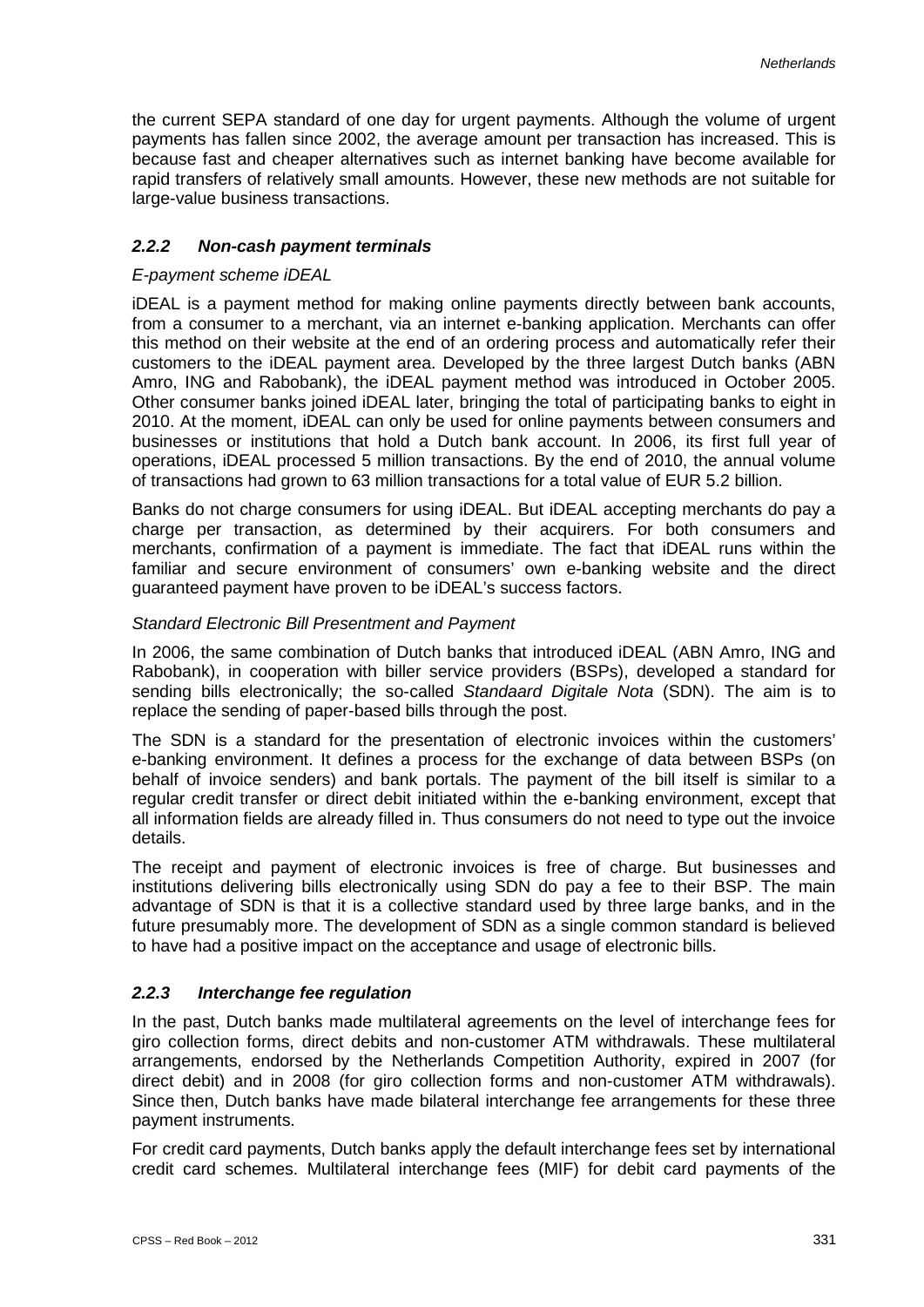domestic PIN scheme have never been levied. But large Dutch banks have bilateral agreements on interchange fees for domestic debit card payments. These arrangements are also applied to domestic debit card payments with the Maestro and V-Pay international debit card schemes of MasterCard and Visa Europe respectively.

# **3. Payment systems**

## **3.1 General overview**

Cashless payments are processed in interconnected payment systems:

- the TARGET2 system of the Eurosystem for wholesale payments; and
- the Equens automated clearing house for retail payments and the CCV retail payment processor.

## **3.2 The real-time gross settlement system: TARGET2-NL**

TARGET2-NL is the Dutch component of TARGET2, the Eurosystem's real-time gross settlement system for large-value payments in euros. It provides settlement finality in central bank money. The total daily average transaction volume in TARGET2-NL in 2010 was 33,000 payments, with a total value per day of EUR 294 billion. The average value per transaction amounted to EUR 8.9 million.

## *3.2.1 Institutional framework*

DNB offers current account facilities to supervised credit institutions, allowing them to fulfil their reserve requirements on these accounts and permitting the settlement of payment transactions on its books. Although TARGET2-NL is, in principle, intended to handle only large-value interbank payments, there are in fact no upper or lower value bounds. Thus the system is also used for urgent customer payments. Further, TARGET2-NL offers settlement services to the retail clearing by Equens and provides the settlement link for securities settlement by Euroclear Nederland. The Dutch Treasury also uses TARGET2-NL.

Apart from TARGET2-NL, DNB offers accounts in the Home Accounting Module (HAM), another Dutch designated system, in which liquidity transfers take place. The HAM is used by some TARGET-eligible credit institutions that are not involved in the payments business to fulfil their minimum reserve requirements. DNB also uses the HAM to provide services to central banks outside the euro area.

## *3.2.2 Participation*

The access criteria for TARGET2-NL are the same as for all TARGET2 component systems. TARGET2-NL has 70 direct participants, 44 indirect participants, 31 HAM account holders that meet the access criteria of TARGET2 and some HAM account holders that are customers of DNB but do not meet the TARGET2 access criteria (status as per December 2010). Participants include Equens, Euroclear Nederland and the Dutch Treasury.

# *3.2.3 Types of transaction*

See the descriptive Red Book chapter on the euro area.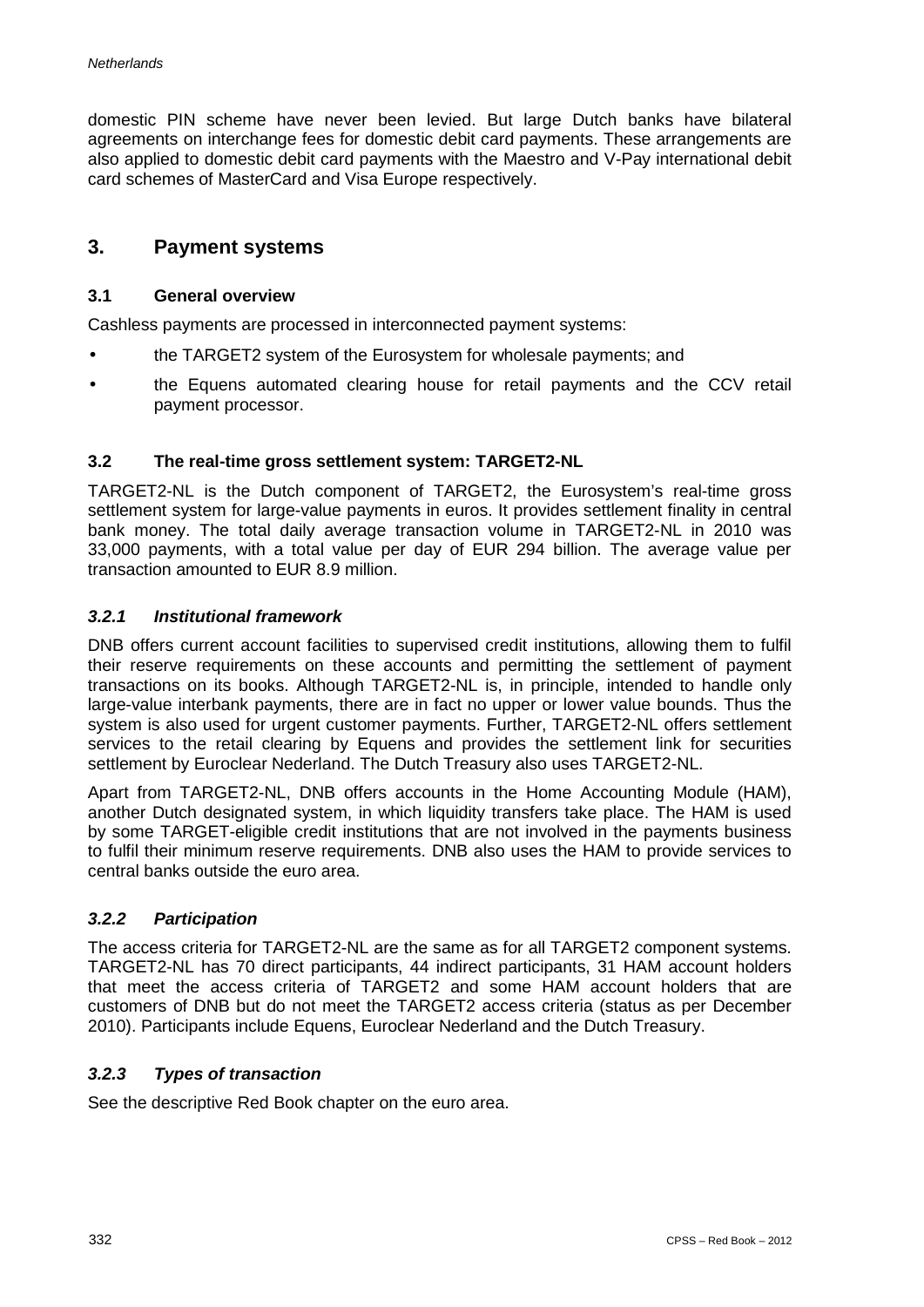# *3.2.4 Operation of the system and settlement procedures*

For operation of the system and settlement procedures see the descriptive Red Book chapter on the euro area.

# *3.2.5 Risk management*

TARGET2-NL and DNB's local infrastructure comply with the TARGET2 Risk Management Framework as set out in the descriptive Red Book chapter on the euro area.

# *3.2.6 Pricing*

The fees of TARGET2-NL are defined by the TARGET2 single pricing structure. For its part, the HAM (Home Accounting Module) levies a fixed fee of EUR 100 per month and a transaction fee of EUR 0.80.

# *3.2.7 Major ongoing and future projects*

Major ongoing and future projects in TARGET2 are described in the descriptive Red Book chapter on the euro area.

# **3.3 Retail payment systems**

# *3.3.1 Equens*

Equens was formed in 2006 from the merger between Interpay Nederland BV and the German Transaktionsinstitut für Zahlungsverkehrsdienstleistungen. Since July 2008, Equens has been a Societas Europaea (Equens  $SE$ ),<sup>7</sup> a public limited liability company governed by a European body of law based on an EU directive.

With clients and partnerships in many European countries, the company offers pan-European market coverage for payment processing from offices in four countries – the Netherlands, Germany, Italy and Finland. With an annual processing volume of 9.7 billion payments and 3.9 billion POS and ATM transactions, Equens has a European market share of more than 12.5% as of 2010.

# *3.3.1.1 Institutional framework*

The Equens Group comprises Equens SE and Equens SpA. Equens SpA was founded in 2008 as a 50/50 joint venture of the Italian ICBPI Group and Equens SE. Since January 2011, it has been a 100% subsidiary of Equens SE.

Equens SE is the central holding company with its corporate seat in Utrecht (Netherlands), as well as permanent establishments in Germany (Frankfurt and Stuttgart) and in Italy (Milan and Rome) and a representative office in Finland (Helsinki). The Payment Services Directive is applicable to the payment instruments processed by retail clearing houses such as Equens.

# *3.3.1.2 Participation*

All Dutch deposit-taking banks participate in the clearing by Equens for Dutch payment products. Dutch banks as well as banks licensed in other European countries participate in the clearing of SEPA products. For SEPA transactions there are 42 participants and for non-SEPA transactions there are 47 participants.

-

<sup>7</sup> A Societas Europaea, also referred to as a "Europe Inc" or "Europa AG", is a legal form under EU law.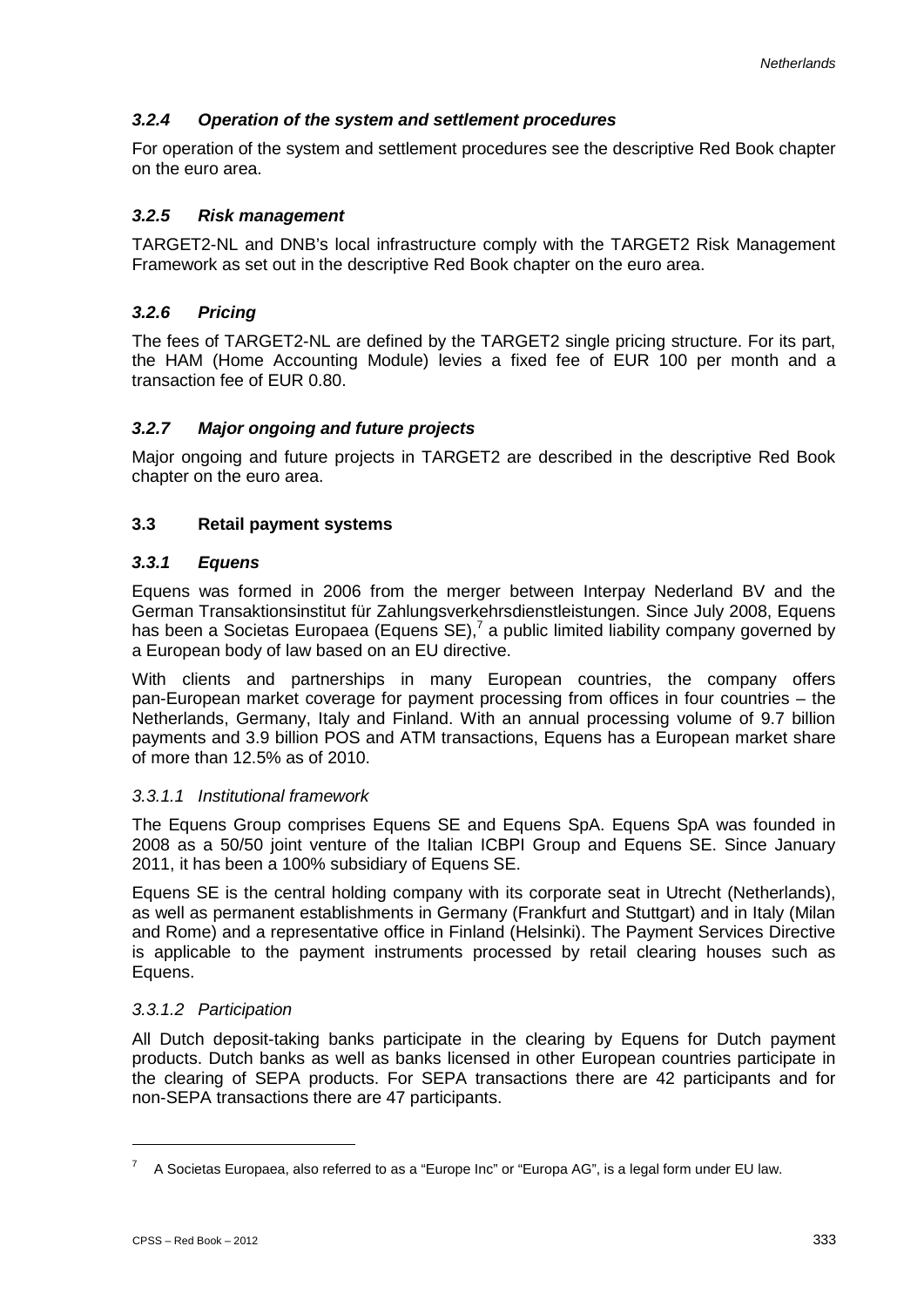# *3.3.1.3 Types of transaction*

The company handles all types of Dutch current retail transactions and all types of SEPA products.

# *3.3.1.4 Operation of the system and settlement procedures*

(a) Clearing and Settlement System (CSS)

Dutch domestic payment products are processed by the Clearing and Settlement System (CSS). CSS employs the lot settlement method, by which payment orders are processed frequently and settled at least every 30 minutes. The clearing amounts are notified to DNB, where every Dutch-based bank has an account in the TARGET2-NL system. Equens is authorised to instruct DNB to debit and credit these accounts in order to settle the payments. Once settlement has taken place, the banks inform their own account holders about changes to their bank balances, on the basis of the processing data they receive from Equens.

(b) Clearing and Settlement Mechanism (CSM)

The Equens CSM is a system for the clearing of SEPA payments. Participating banks send their SEPA payments to this CSM for clearing, through one of the different routes this CSM offers. Payments destined for other participants of the Equens CSM are settled within the Equens community. Payments destined for participants of CSMs linked to the Equens CSM are settled through European Automated Clearing House Association (EACHA).<sup>8</sup>

Finally, payments destined for other banks are settled through the EBA link. DNB offers Equens access to EBA's STEP2 clearing, by acting as a participant in STEP2. Equens offers the clearing and settlement of SEPA payments, both SEPA Credit Transfer (SCT) and SEPA Direct Debit (SDD). Independently of the route chosen, payments are settled in TARGET2. This settlement also takes place in lots.

For the clearing and settlement process, there is no difference between different types of payments (SCT or SDD). Equens provides a so-called Reach Table to the participants, which shows which banks can be accessed via which route. The payments flow is shown in the functional descriptions. Approximately 30 banks participate directly in Equens CSM, while Equens SpA uses the platform for the clearing of ICBPI payments.

(c) Dutch Interbank Authorisation Network (Equens switch)

In addition to the CSS, Equens manages the Dutch Interbank Authorisation Network (also known as the Equens switch), which facilitates, among other things, debit and credit card authorisations and transactions that use the PIN code as a means of identification (for cash withdrawals, point of sale payments, *Chipknip* loading etc).

# *3.3.1.5 Risk management*

A retail system inherently faces low credit or liquidity risks. The systems operated by Equens do not provide intraday liquidity. Liquidity risks are mitigated primarily through the settlement via TARGET2, in which participants are required to provide sufficient liquidity to allow settlement. Furthermore, as Equens only settles participants' *net* positions and given the relatively limited size of the retail payment balances (in comparison to large-value wholesale systems), liquidity risks are of minor importance in the Equens systems.

# *3.3.1.6 Pricing*

Equens is a commercial payments processor pursuing a market-driven pricing strategy.

-

<sup>8</sup> EACHA is a network of CSMs with full coverage of banks within SEPA.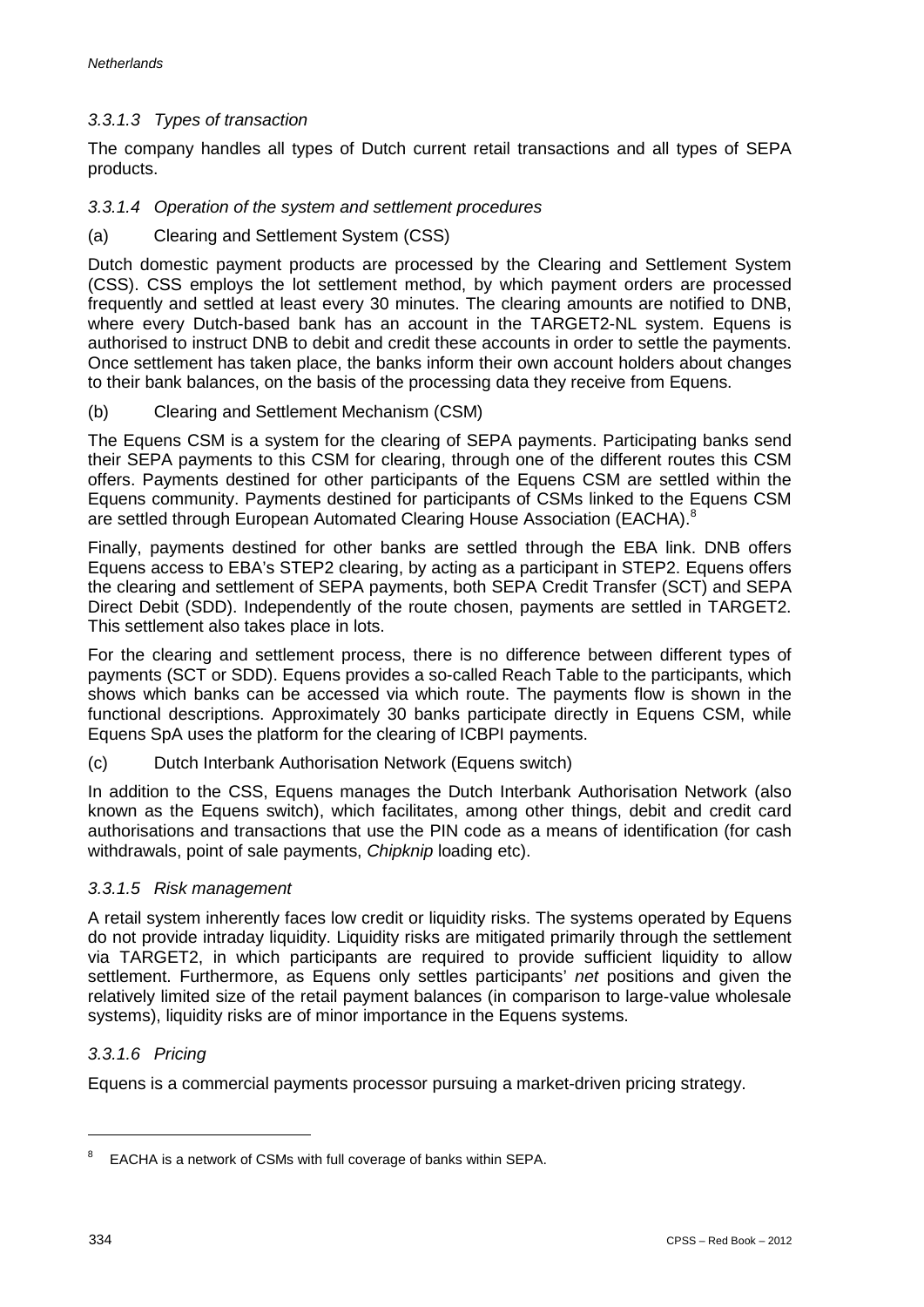# *3.3.1.7 Major ongoing and future projects*

## (a) Domestic to SEPA migration services

Equens will facilitate the migration of its domestic clients to SEPA by offering conversion services. Domestic services that are designated as essential to domestic clients will be migrated to SEPA. Various other migration services offered will enable domestic clients to migrate without duplicate processing in their systems.

## (b) Strategic perspective

Equens' strategy is geared towards realising further growth and economies of scale, with the aim of providing sustainable (financial) benefits to its clients. This growth is based on mergers, strategic partnerships and organic growth from the existing client base. Examples from 2010 are:

- acquisition of Montrada GmbH, which operates as an independent card services enterprise offering a complete service package for cashless payments. This ranges from consultancy to selecting the ideal payment method to providing on-site terminal installations and customer support; and
- Paysquare insourcing; Paysquare's processing has been insourced to Equens, combining the two organisations' business volumes. This has resulted in economies of scale and better service to new and existing clients.

# *3.3.2 CCV*

In 2007, CCV received a licence from Currence to process PIN transactions. CCV also processes credit, fuel, private label and loyalty cards. CCV is the Dutch market leader in POS terminals.

# *3.3.2.1 Institutional framework*

CCV is the trade name for a privately held group of companies with Van de Velden Holding BV as the parent company. In the Netherlands, CCV operates via the legal entity CCV Holland BV. Since the implementation of the PSD on 1 November 2010, CCV has been subject to supervision by DNB. The transaction processing and acquiring host processing activities are performed by the legal entity Computercentrum C van de Velden BV, whose shares are held by CCV Holland BV.

# *3.3.2.2 Participation*

Participants include approximately 40 acquirers, issuers, banking networks and processors in the Netherlands, Belgium, Germany, Switzerland, the United Kingdom, Italy, Japan and China. The connected debit card acquirers are all Dutch banks. The connected credit card acquirers are located in the above-mentioned countries.

# *3.3.2.3 Types of transaction*

CCV handles all sorts of retail and fuel card transactions in the Netherlands and all sorts of payment card transactions in Germany, Belgium and Luxembourg. In 2010, CCV processed almost 130 million transactions in the Netherlands.

# *3.3.2.4 Operation of the system and settlement procedures*

CCV processes online authorisation messages for issuers. CCV performs these switching services for several petrol companies and credit card companies such as Visa, MasterCard, American Express, Diners etc. In addition, CCV delivers clearing files to all types of acquirer.

CCV acts as an acquirer host processor for several banks in the Netherlands. Since the end of 2008, CCV has also been an acceptant payment service provider in accordance with the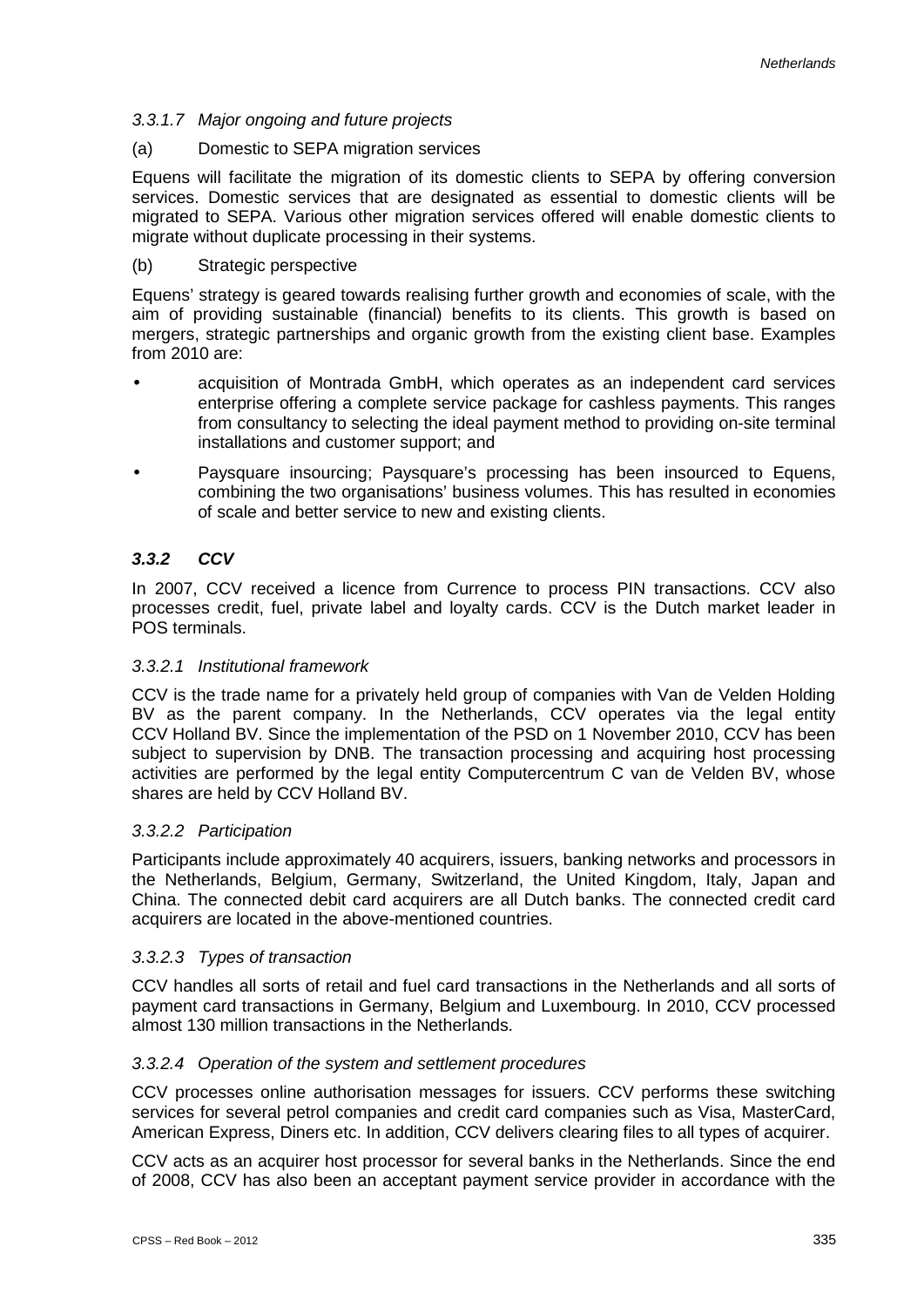rules and regulations of Currence for the Dutch PIN brand. The PIN process is completely automated. Retail PIN payments are collected on behalf of and paid out to merchants via a separate institution ("Stichting Derdengelden CCV") to ensure that funds received from the payment service users are not commingled at any time with funds from other CCV activities.

## *3.3.2.5 Pricing*

Pricing is market-driven.

## *3.3.2.6 Major ongoing and future projects*

A major current project is the migration from non-EMV-based Dutch PIN payment cards, terminals and processing to EMV-based Maestro and V-Pay equivalents.

# **4. Systems for post-trade processing, clearing and securities settlement**

The Dutch securities landscape is currently in a state of change. In May 2010, NYSE Euronext, the US-European exchange that operates exchanges in Amsterdam, Brussels, Lisbon, London, New York and Paris cancelled its clearing contracts with the central counterparty LCH.Clearnet SA. For this reason, the derivatives clearing services were scheduled to be discontinued in mid-2012 and cash clearing at the end of 2012. NYSE Euronext had planned to set up its own central counterparty services in Europe.

However, in February 2011, NYSE Euronext and Deutsche Börse announced their intention to merge. Had the merger gone through, it would have definitely affected the post-trade situation in the Netherlands. For that reason the duration of the clearing contracts between NYSE Euronext and LCH.Clearnet SA was extended by one year and wil now end in 2013. However, the European Commission blocked the merger in February 2012. NYSE Euronext is now investigating the options of setting up a new CCP, extending the contract with LCH.Clearnet and/or selecting another CCP.

# **4.1 General overview**

The regulated market in the Netherlands is organised by Euronext Amsterdam NV. Clearing of securities and derivatives traded on the stock exchange of Amsterdam (and those of Brussels, Lisbon and Paris) is provided by LCH.Clearnet SA. In addition to the regulated market, Euronext Amsterdam also operates two multilateral trading facilities (MTF) in the Netherlands: NYSE Arca Europe and NYSE Alternext Amsterdam. The first provides a high-frequency trading platform for European blue chips, while the latter offers a listing and trading platform for small and medium-sized companies.

Besides the three trading venues operated by NYSE Euronext, the Netherlands has a fourth trading venue. The Order Machine (TOM) is a Dutch MTF established in 2010 that offers trading in listed Belgian, Dutch and French blue chips and Dutch mid-cap shares. In 2011, exchange-traded funds and derivatives were added to TOM's product range. TOM has chosen European Multilateral Clearing Facility NV (EMCF) to act as clearing provider for the cash trades executed on its trading platform and Holland Clearing House (HCH) for derivatives trades.

All Dutch securities settle on the ESES single settlement and custody platform, which is operated by the Euroclear Group. Since January 2009, when ESES was launched in the Dutch market, DNB has outsourced the settlement of the cash legs to Euroclear Nederland, but they still take place in TARGET2-NL.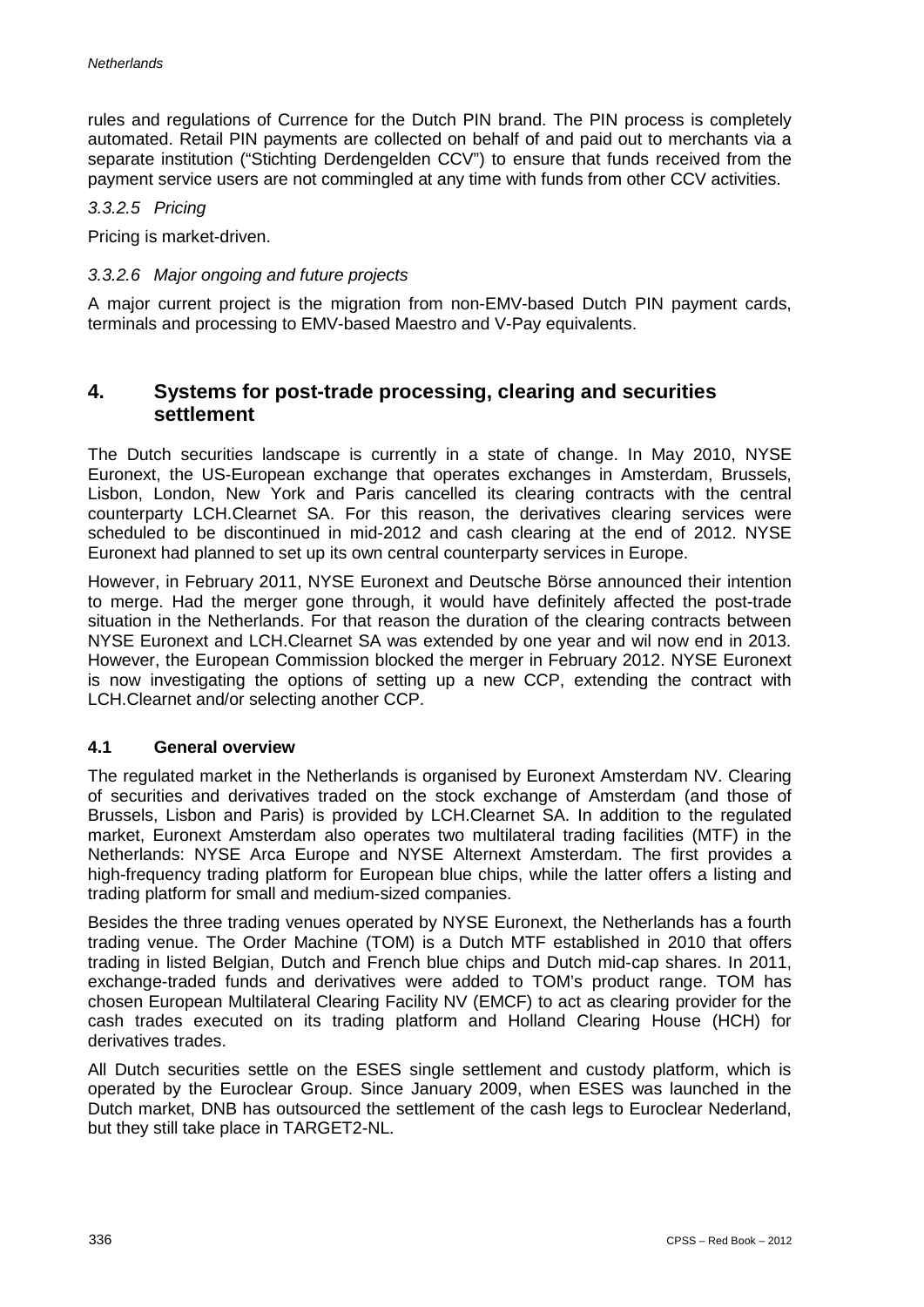# **4.2 Central counterparties and clearing systems**

# *4.2.1 LCH.Clearnet SA*

## *Institutional framework*

LCH.Clearnet SA is a wholly owned subsidiary of LCH.Clearnet Group Ltd, which is majority-owned (83%) by its clients. The remaining shareholders (17%) are exchanges. LCH.Clearnet SA is incorporated in France, but has a branch in Amsterdam. This section provides a brief overview of LCH.Clearnet SA's characteristics and services. For more information, see the descriptive Red Book chapters on France and the euro area.

LCH.Clearnet SA is regulated as a credit institution and a clearing house by a regulatory college consisting of representatives of the market regulators and national central banks from the jurisdictions of Belgium, France, the Netherlands and Portugal. In addition, LCH.Clearnet SA is also regulated as a recognised overseas clearing house by the United Kingdom's Financial Service Authority and by other market regulators and central banks within jurisdictions where LCH.Clearnet SA provides services.

# *Types of products*

LCH.Clearnet SA is the central counterparty (CCP) for securities and derivatives trades executed on Euronext Amsterdam. In December 2010, LCH.Clearnet replaced its Clearing 21 securities clearing system with the UCS system. The Clearing 21 system is still used for derivatives clearing, but will be replaced by UCS at the end of 2012. LCH.Clearnet acts as the CCP and guarantees the settlement of all transactions. Throughout the trading day, trades are entered automatically and in real time into the UCS securities clearing system or Clearing 21 derivatives clearing system. LCH.Clearnet becomes a counterparty (by novation) to both parties in a transaction as soon as the trade has been processed and transaction confirmation reports have been sent to the clearing members. By positioning itself between both parties, LCH.Clearnet guarantees the completion of every transaction.

### *Participation*

Clearing of LCH.Clearnet is based on a layered clearing member structure: the clearing organisation forms the top layer, the general clearing members are in the layer below, followed by the clearing members and their customers. In principle, the clearing organisation deals with the clearing member only, and the clearing member in turn deals with its customers. This is also referred to as the principal-to-principal relationship. A participating clearing member may become a general clearing member or a direct clearing member. Direct clearing members are only permitted to clear transactions for their own company. General clearing members can also settle transactions on behalf of other exchange members, which in turn have their own customers.

### *Operations*

As outlined above, LCH.Clearnet guarantees that every transaction it accepts will be completed (by virtue of its principal-to-principal relationship with clearing members). Clearing members extend the same guarantee to their customers. LCH.Clearnet requires collateral for positions in cash equities, options and futures, as stipulated in a set of risk management rules. Margin requirements are a vital aspect of this system, providing a buffer against the risks involved in options and futures trading.

In order to secure the settlement of transactions, LCH.Clearnet requires clearing members to provide cash or collateral for the fulfilment of margin obligations and as a contribution to the clearing fund.

The clearing organisation acts as the CCP in transactions. In the event of default by one of the parties, it may itself have to purchase the securities to be delivered by the defaulting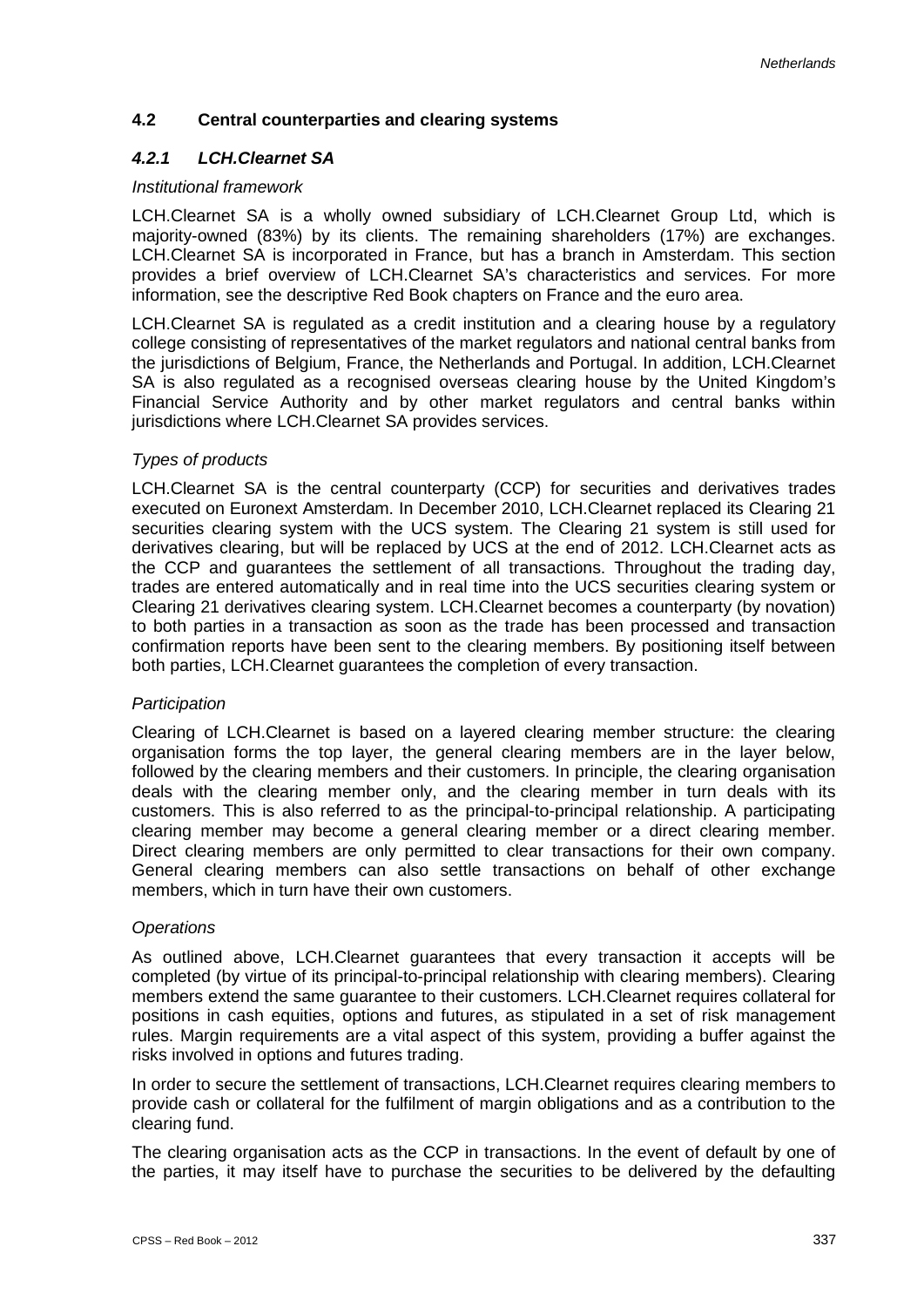party or, in the case of an obligation to purchase, to sell the purchased securities. Consequently, it is also exposed to market risk arising from unexpected price movements. To that end, it obliges clearing members to provide collateral to equalise the margins required to fulfil the financial obligations. These margins are calculated on the basis of the obligations ensuing from positions taken (initial margin) and from non-realised profits and losses (variation margin). The collateral may consist of underlying instruments (cover on Euronext Amsterdam), domestic or foreign securities, or debt instruments. At the end of 2010, the total variation margin due to cash and derivatives clearing deposited with LCH.Clearnet amounted to EUR 687 million.

In addition to the margin requirements, a clearing fund extends a joint guarantee to clearing members. In return, clearing members pledge securities as collateral. The clearing fund's size is computed on the basis of contributed risk. The total clearing fund for the cash market should, at a minimum, cover the price risk that arises for the clearing member with the largest position. The total clearing fund for the derivatives clearing is calculated on the basis of clearing members' average number of open options in a certain option fund or option series multiplied by a fixed amount per contract. The clearing fund for cash and derivatives clearing amounted to EUR 161 million on 31 December 2010.

# *4.2.2 European Multilateral Clearing Facility (EMCF)*

### *Legal and institutional framework*

EMCF is a clearing house that was founded in 2007 to provide post-trade services for Chi-X, a London-based MTF. Together with Chi-X, EMCF has grown rapidly in recent years. EMCF is currently owned by ABN AMRO Bank NV (78%) and by NASDAQ OMX AB (22%). Based and registered in the Netherlands, EMCF operates under Dutch law. In the Netherlands, EMCF is supervised by the AFM and by DNB. The supervision is performed in accordance with the ESCB-CESR recommendations for central counterparties. For lack of statutory provisions for oversight, a tri-party agreement with AFM and DNB – based on the licence granted to TOM, for which EMCF performs clearing – serves as legal basis for the supervision. Parallel to this, EMCF has been granted recognised overseas clearing house status in the United Kingdom. For the supervision of EMCF, the Financial Services Authority largely relies on DNB and the AFM.

### *Types of transaction*

EMCF provides CCP services for the main cash equities (blue chips) traded on several stock exchanges and multilateral trading facilities throughout Europe. One of them is the Dutch MTF TOM. In total, EMCF provides CCP services to more than 50 clearing participants in 19 European markets.

### *Participation*

The following three types of market participant are distinguished:

- 1. the non-clearing participant, who executes trades on the trading platform but clears through a general clearing participant;
- 2. the direct clearing participant, who executes trades on the trading platform and clears its own business; and
- 3. the general clearing participant, who may execute trades on the trading platform and, subsequently, clear its own business, but who may also clear for third-party trading firms.

EMCF provides services to direct and general clearing participants. Any applicant wishing to be recognised as a clearing participant must meet the requirements set out in EMCF's Clearing Rule Book.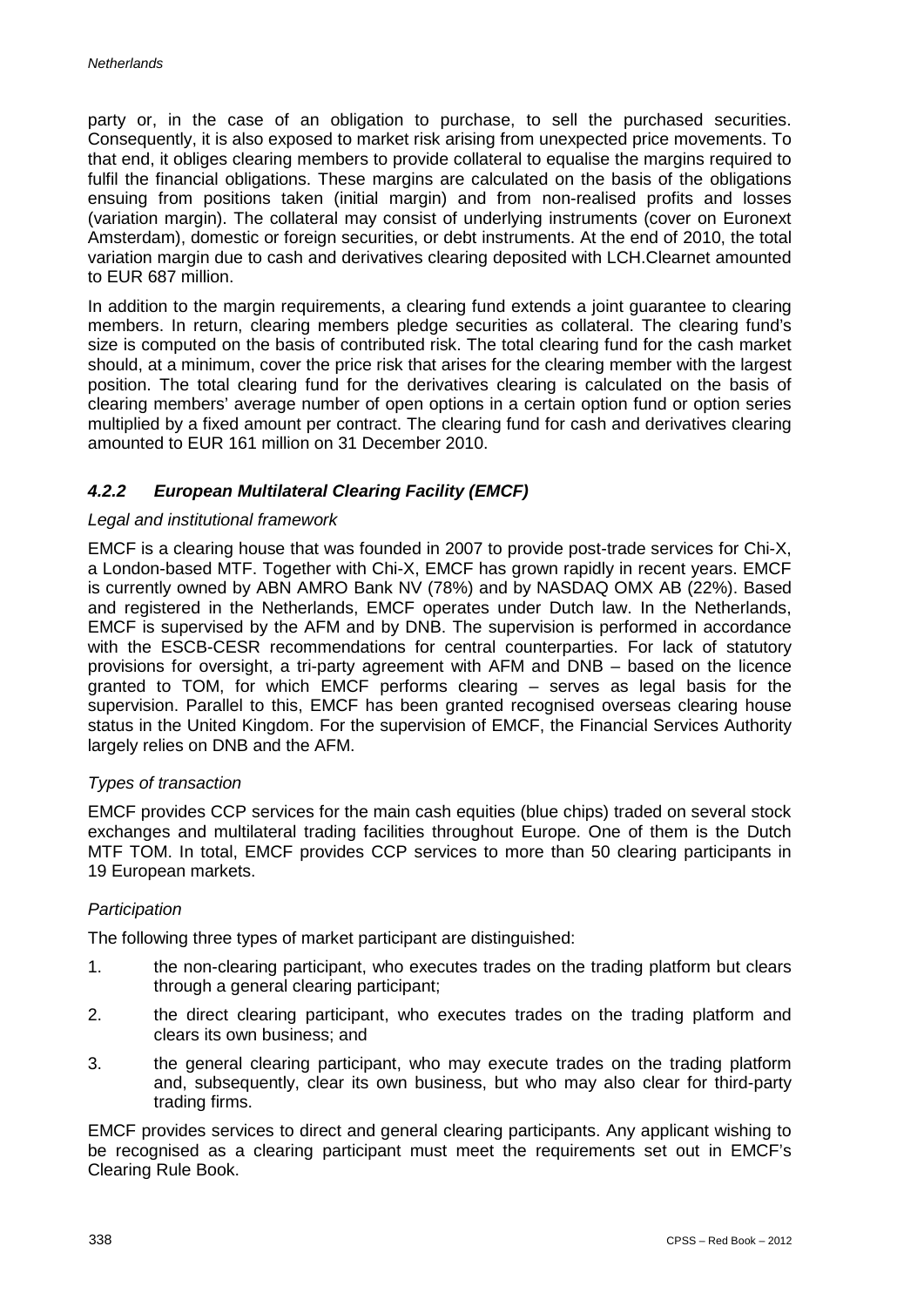## *Operation of the system*

EMCF uses novation to interpose itself between the buyer and the seller as the legal counterparty for both trade legs, ie EMCF legally becomes the seller to the buyer and the buyer to the seller. Two new contracts are created to replace the single contract between the two original parties. When the EMCF's MTM system has accepted (novated) the trade, EMCF sends a real-time acknowledgement to the exchange or MTF concerned.

As soon as a trade has been novated, it is netted in real time on a multilateral basis. Per clearing participant, netting is done per ISIN, per currency, and per account type (client, house or combined), at a level that can be specified by the clearing participant. EMCF uses the trade date netting model.

Since settlement always occurs at the local central securities depository (CSD), EMCF sends settlement instructions to the domestic CSD as soon as practicable for all markets covered, which is generally in the evening of the trading day. To do so, EMCF operates either its own CSD accounts or uses the services of settlement agents and/or account operators. In general, the net settlements of EMCF are treated as OTC transactions in the local CSDs. Regular DVP/RVP instructions are generally communicated to the CSD. This means that both EMCF and the clearing participant must send settlement instructions to the CSD. Consequently, these instructions need to match in order for the settlement to be effected. If a netted settlement instruction is not matched or delivered in time, the clearing participant can be fined as part of EMCF's settlement discipline regime. In markets supporting partial settlements, partial settlements will only take place at EMCF's request.

For the purpose of finality (and efficiency), EMCF plans to eliminate the settlement agents from its process flows. To this end, EMCF will open its own CSD and central bank accounts and obtain power of attorney from its clearing participants permitting it to act as an account operator on their behalf. The new arrangements will be phased in gradually in view of regulatory and other third-party dependencies.

### *Risk management*

The risk management model of EMCF consists of four layers:

1. Admission requirements: only qualified, bona fide firms that comply with EMCF's admission requirements are permitted to join EMCF as clearing participants.

This layer provides assurance that all clearing participants are qualified to serve as clearing participants. Clearing participants have to meet a minimum initial capital requirement of:

- EUR 7.5 million, for a direct clearing member;  $\mathbf{r}$
- EUR 25 million, for a general clearing participant.

In addition, EMCF monitors the financial and operational situation of all clearing participants.

2. Collateral: EMCF requires clearing participants to meet margin requirements for the portfolio by depositing collateral at EMCF.

The collateral deposited by the clearing participants should provide assurance that the portfolio of the defaulting clearing participant can be liquidated in case of a default under normal or mildly extreme circumstances without additional costs for other clearing participants. EMCF charges a single margin that comprises both the variation margin and the initial margin. Variation margin is the unrealised profit or loss on the portfolio currently in position. Initial margin is the maximum theoretical loss of the portfolio given the margin parameters. EMCF has devised its own margin calculation methodology, which is known as the Correlation Haircut. EMCF calculates both the initial and variation margin continuously during the day on the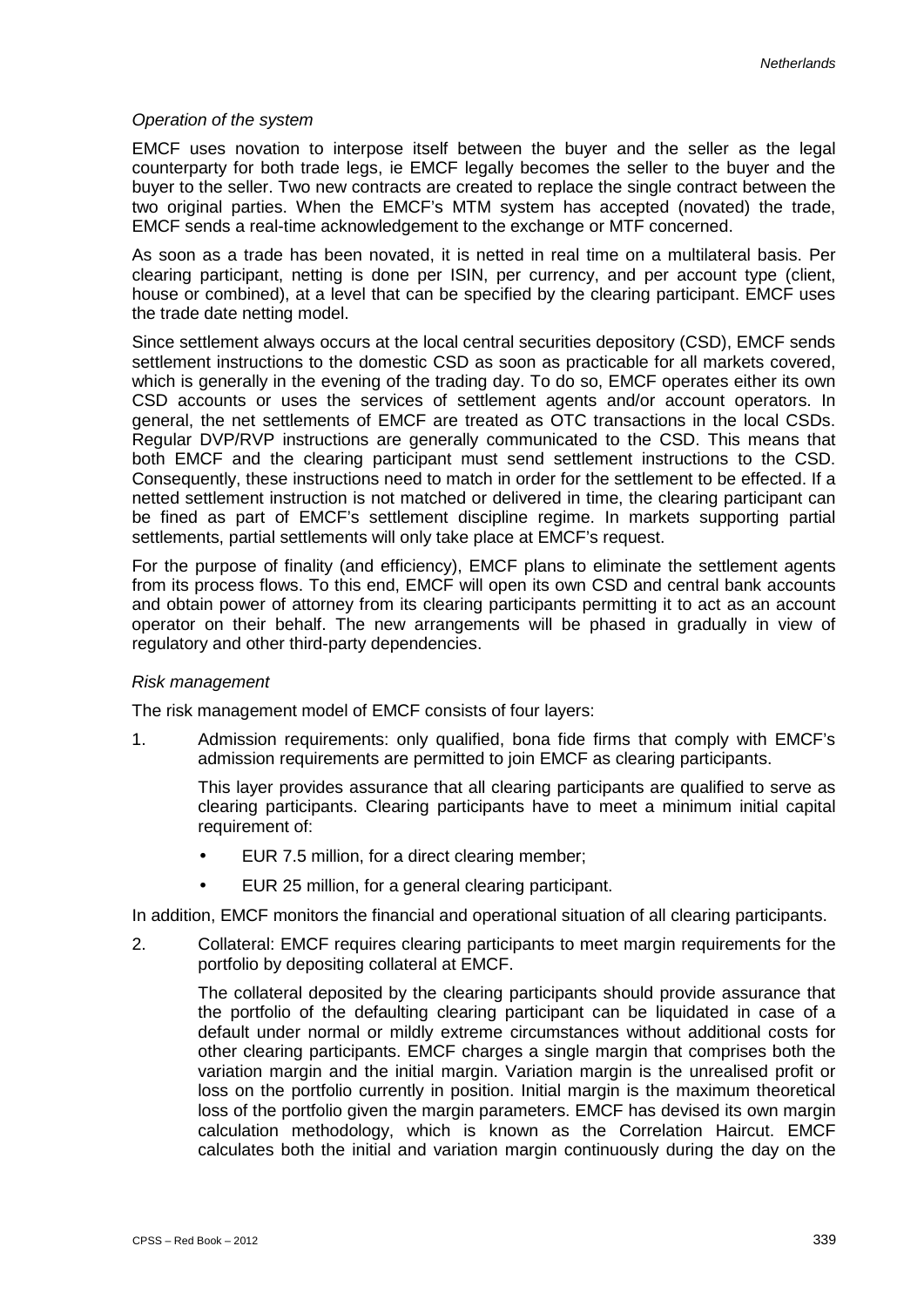basis of the latest positions and prices and reserves the right to call for extra intraday margin.

3. Clearing fund: in the event of default by a clearing participant, and if the collateral of the defaulting participant does not cover the liquidation of its portfolio, the clearing fund provides an additional buffer.

The clearing fund is designed to cover losses arising from a default that are not covered by the defaulting participant's margin payments or collateral. Based on stress tests performed by EMCF, the clearing fund's size is set at a level that would allow it to cover potential losses arising from extreme but plausible market circumstances. All clearing participants contribute to the clearing fund. The contribution is a percentage of the daily margin requirement with a minimum of EUR 1 million for direct clearing participants and EUR 3 million for general clearing participants. The contribution can be covered by a letter of credit, cash or bonds.

4. EMCF's own capital and that of EMCF's parent bank ie ABN AMRO NV. If the clearing is depleted, EMCF's capital and that of its parent will be called upon.

The capital of EMCF and/or that of its parent bank would be used to cover losses from defaults resulting from unlikely circumstances. ABN AMRO NV extends a so-called 403 guarantee in favour of EMCF, under which the bank is pledged to cover EMCF's obligations if the CCP can no longer meet them.

# *4.2.3 Holland Clearing House*

Holland Clearing House NV (HCH), an ABN AMRO NV group member, is a CCP for derivatives for the TOM MTF. HCH interposes itself between buyer and seller by using the open offer technique. It is regulated and supervised in the Netherlands by the AFM and DNB. As HCH gained the AFM's and DNB's approval as recently as June 2011 and derivatives trading on TOM started only in July 2011, HCH's clearing volumes and market share are still small.

# **4.3 Securities settlement system**

Euroclear Nederland operates the securities settlement system and is the central securities depository (CSD) of the Netherlands. Euroclear Nederland is a subsidiary of Euroclear SA/NV, which is itself a subsidiary of Euroclear PLC. Euroclear PLC is majority-owned (87%) by its users, with the remaining 13% interest held by Sicovam Holding, the former CSD in France. For further details, see the descriptive Red Book chapter on the euro area.

### *Participation*

The participants in Euroclear Nederland are known as admitted institutions ("aangesloten instelling"). Admitted institutions must fall within one of the following categories:

- the Dutch State as represented by the Agent of the Ministry of Finance in the Netherlands;
- credit institutions from the European Economic Area;
- investment firms from the European Economic Area;
- central securities depositories of a member state of the European Economic Area;
- national central banks participating in the European System of Central Banks;
- public institutions of a member state of the European Economic Area; or
- clearing institutions under appropriate regulatory supervision.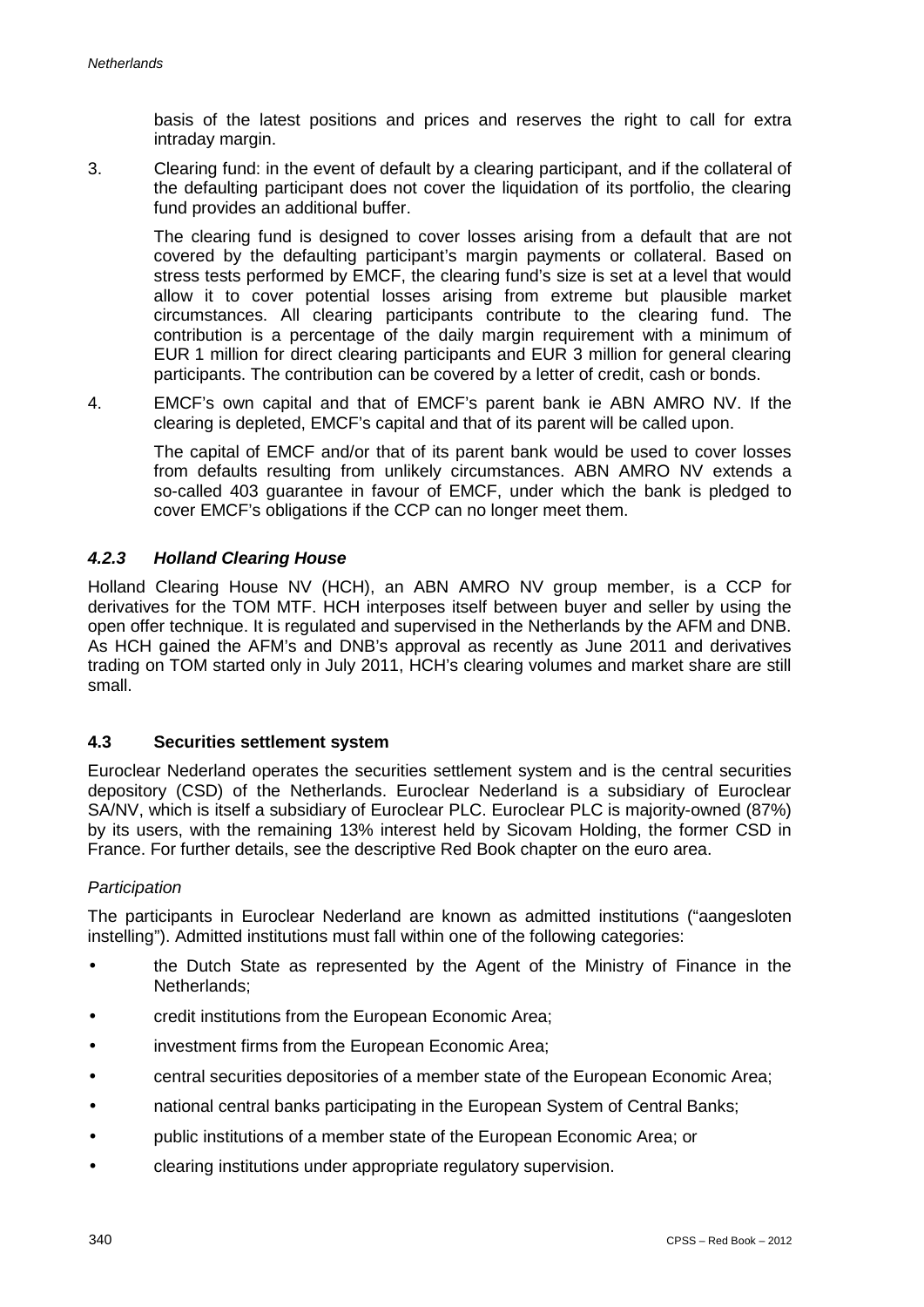At the end of 2010, Euroclear Nederland had 70 admitted institutions; 17 from the Netherlands and 53 from other jurisdictions.

## *Regulatory framework*

The legal basis for the performance of oversight on Euroclear Nederland systems is provided by the Financial Supervision Act ("Wet op het financieel toezicht (Wft)").

Under Section 5.26 of the Act, the Dutch Minister of Finance is authorised to impose restrictions and conditions governing the granting of the recognised status of a market in financial instruments. For Euronext, this has been accomplished by means of the official recognition or license agreement from the Minister of Finance.

Euronext's license agreement (or official recognition) stipulates that Euronext NV and Euronext Amsterdam NV must ensure that the clearing and settlement systems used on Dutch securities exchanges adhere to the rules laid down in the Euronext Oversight Framework for Clearing and Settlement. This framework was developed by the AFM and DNB, who are jointly responsible for the oversight of the (clearing and) settlement system.

### *Types of assets and products settled*

It is only possible to settle transactions in Euroclear Nederland if the securities concerned have Euroclear Nederland as their CSD of Reference. <sup>9</sup> Transactions in securities can be settled in two different ways: netted for transactions done on an exchange (on-exchange settlements) or trade-for-trade for OTC transactions (off-exchange settlements).

## *On-exchange settlement*

The vast majority of all stock exchange settlements are processed in the netting system. At the end of the trading day T, the clearing house LCH.Clearnet determines the numbers of different securities that each clearing member should deliver or receive and the accompanying cash amounts. To calculate the net settlements, LCH.Clearnet uses the continuous net settlement method. This means that, at the end of T+2, after Euroclear Nederland is closed for DVP settlements, LCH.Clearnet determines for each clearing member the positions they failed to deliver and the deliveries or receipts that result from exercises, assignments or settlements of derivatives. Next, LCH.Clearnet corrects the netted positions calculated on T for the fails and the settlements caused by derivatives. Subsequently, they send the settlement instructions, both for receipt and delivery, to the ESES platform for settlement on the contractual settlement date (S or T+3). In 2010, LCH.Clearnet sent 1,678,000 netted settlements to Euroclear Nederland for a total value of EUR 239 billion.

### *Off-exchange settlement*

In addition to the settlement of on-exchange transactions and free-of-payment transfers, ESES offers a facility for DVP settlement of off-exchange transactions (OTC transactions). Each transaction is settled individually and with immediate finality. The settlement is a true DVP settlement, which means that securities and fund transfers are made simultaneously in real time between the participant's ESES securities accounts and the ESES cash accounts. ESES is available for DVP settlements between 21:00 on the day before the contractual settlement date (S–1) and 16:00 on the contractual settlement date (S). In 2010, Euroclear

-

<sup>&</sup>lt;sup>9</sup> The CSD of Reference is the Euroclear CSD that is entitled to admit a security based on the allocation rules set out in the ESES terms and conditions. Only one Euroclear CSD can be the CSD of Reference for a specific security.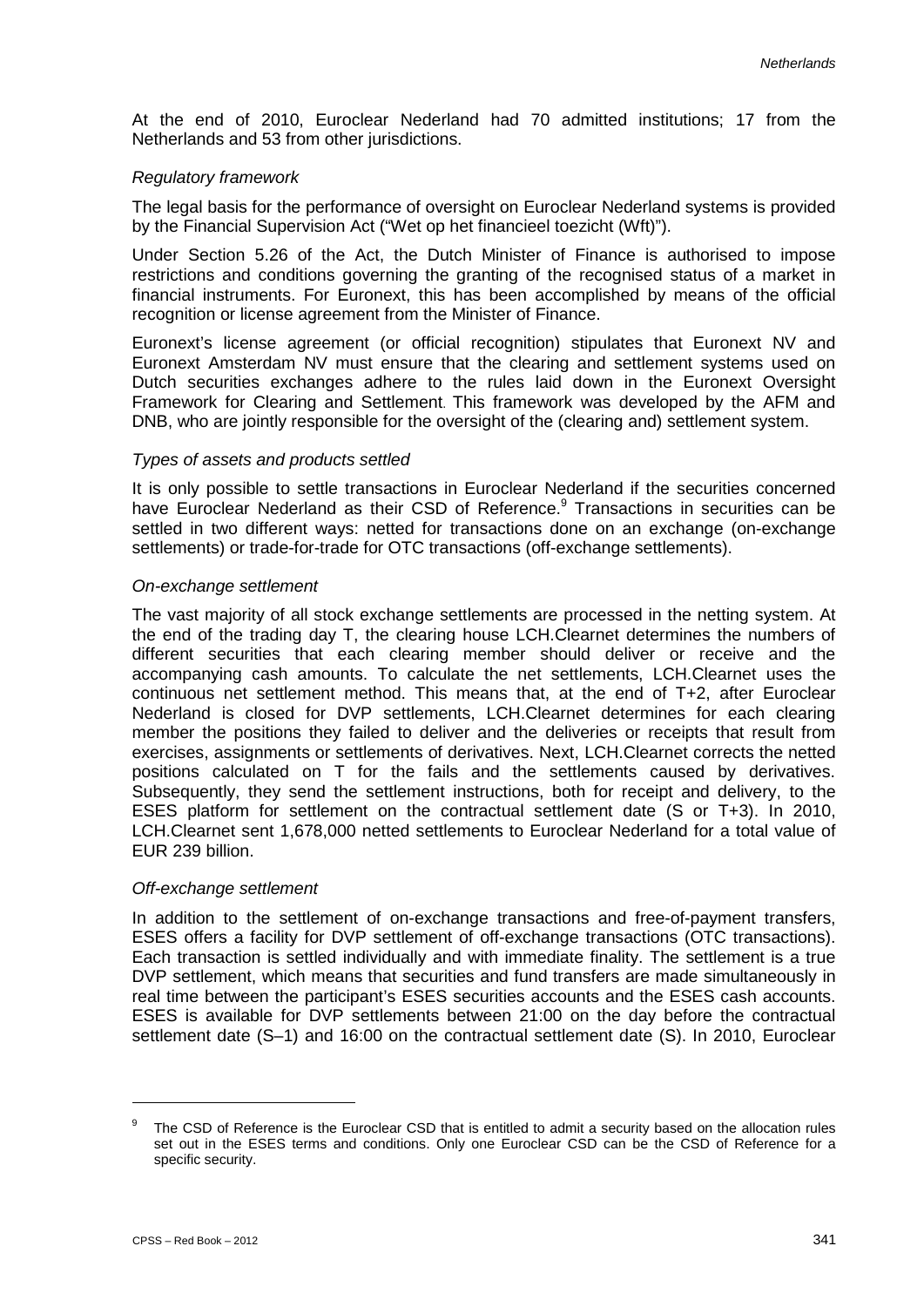Nederland processed more than 3.3 million OTC transactions with a total value of EUR 4,990 billion.

## *Explanation of settlement process*

In January 2009, Euroclear SA/NV introduced the ESES platform into the Dutch, Belgian and French markets. As of then, Euroclear SA/NV has provided access to these three European markets via the single consolidated ESES platform, which is an integrated settlement platform. All transactions in securities for which the ESES CSDs act as CSD of Reference are settled in real time in central bank money on the ESES platform and, in the event of a settlement versus payment, a true delivery or receipt versus payment (DVP/RVP) is achieved. The introduction of ESES meant that, from an operational point of view, cross-border transactions between the three markets ceased to exist.

With the launch of ESES in January 2009, the central banks of Belgium, France and the Netherlands have outsourced the processing of the cash leg of transactions versus payment to ESES; hence the cash settlement is still executed in central bank money. Both the securities and the cash legs of the securities settlement are processed on the ESES platform. A standing order for a liquidity transfer from the TARGET2 cash account to the ESES cash account is executed at 19:30 to fund the settlements. In addition, participants have the option of transferring additional liquidity to the ESES platform between 07:00 and 16:00. As overnight balances are not permitted in ESES, there is a mandatory sweep to TARGET2 at 16:45. ESES also offers an optional sweep at 07:05, but this is not often used.

Since March 2011, Euroclear SA/NV has concentrated all its settlement activities within a single operational facility, which is located near Paris. From a legal point of view, Euroclear Nederland now outsources the processing of its settlement activities to Euroclear France.

## *Custody functions*

In addition to its role as operator of the securities settlement system, Euroclear Nederland is also the CSD of the Netherlands. The depository is responsible for book-entry transactions and the custody, management and administration of all kinds of securities for its admitted institutions. When banks deposit securities held by their customers with the depository, book-entry positions are created that make it possible to settle securities transactions by book-entry transfer. Since the new Securities Giro and Transfer Act came into force in January 2011, asset protection has applied to securities held by either an admitted institution or an entity that is permitted under Dutch law to offer securities accounts to clients. In the Securities Giro and Transfer Act, such an entity is termed an "intermediary". This means that investors in those securities are joint owners of the securities in the system and their ownership rights will be unaffected if their bank or the depository goes into receivership. Consequently, there is no counterparty risk in this settlement system.

The introduction of the new Securities Giro and Transfer Act marked the first step towards the dematerialisation of all securities by the end of 2013. To this end, Euroclear Nederland no longer accepts physical securities, other than global notes, for deposit in its vaults within the Netherlands. Further, Dutch issuers of new securities can only issue dematerialised securities registered in the name of Euroclear Nederland or in the form of a global note to be deposited with Euroclear Nederland. All Dutch securities currently held in paper form with Euroclear Nederland must either be converted into global notes or dematerialised before 1 January 2013. As of that date, it will no longer be possible to transfer physical securities, other than global notes, within Euroclear Nederland.

At end-December 2010, Euroclear Nederland was the "CSD of Reference" of almost 14,800 securities. Securities and bonds in custody accounted for a total value of EUR 925 billion.